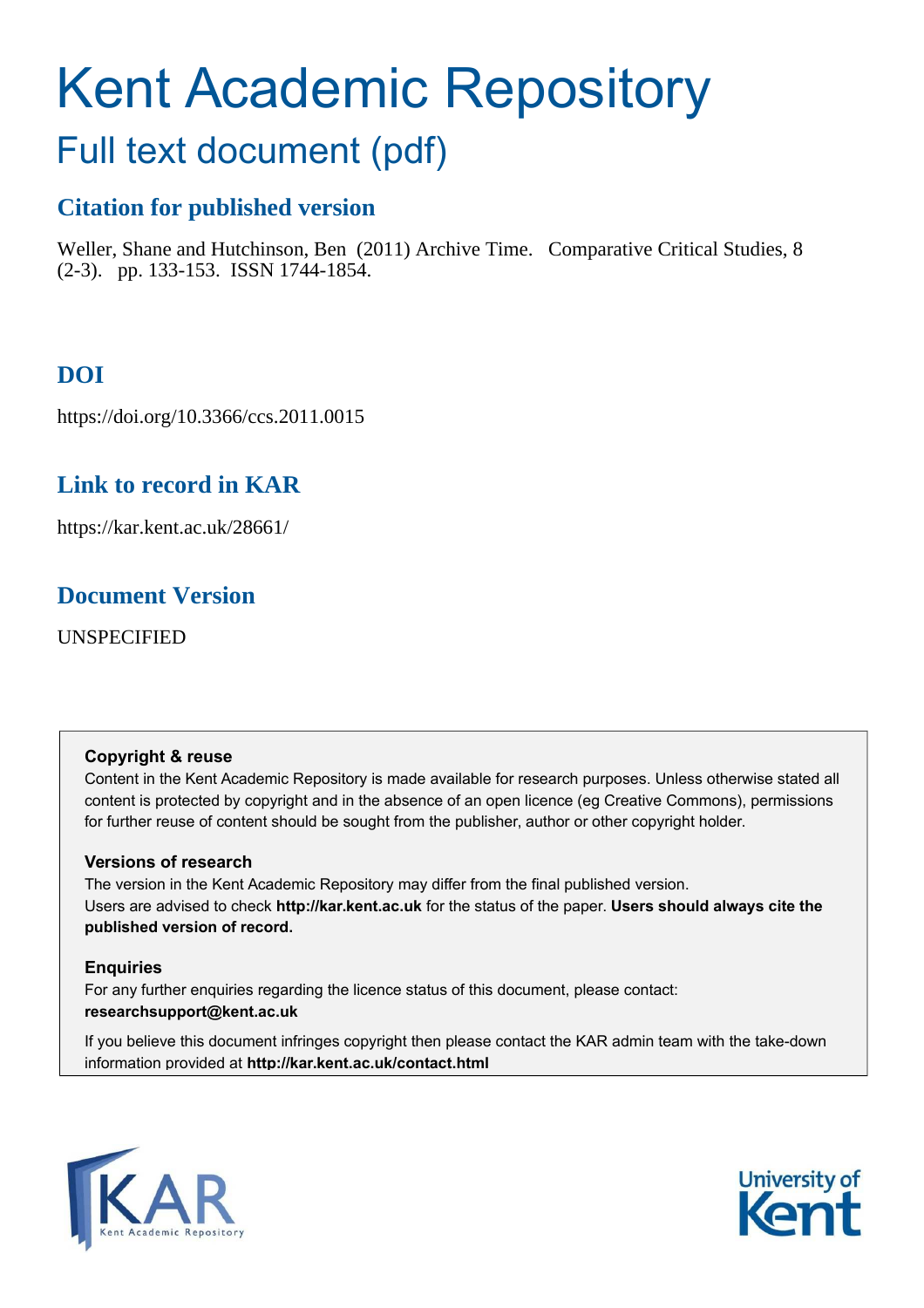*Comparative Critical Studies* 8.2–3 (2011): 133–153 Edinburgh University Press DOI: 10.3366/ccs.2011.0015 <sup>C</sup> British Comparative Literature Association www.eupjournals.com/ccs

**1** 

## Guest Editors' Introduction Archive Time

#### BEN HUTCHINSON AND SHANE WELLER

Since the early 1990s, it has become common practice in the humanities to refer to the 'archival turn'. As theorized by the anthropologist Ann Laura Stoler, this expression is generally taken to indicate a shift in focus from 'archive-as-source' to 'archive-as-subject'.<sup>1</sup> In the Anglophone world, the 1996 publication of Jacques Derrida's *Mal d'archive* in English translation was arguably the high-water mark of this shift, $2$  which was certainly not restricted to literary theorists. Indeed, it is striking just how widespread the archival turn has been: from post-colonialists to digital theorists, from historians and sociologists to literary and art critics, scholars from across the humanities have hailed the emergence of a new episteme. Almost three decades after Michel de Certeau suggested that 'the transformation of archival activity is the point of departure and the condition of a new history',<sup>3</sup> it is now possible to construct an archive of archive studies.

In his 1967 essay 'Des espaces autres', Michel Foucault established the archive as one of the dominant paradigms of modernity. According to Foucault:

l'idée de tout accumuler, l'idée de constituer une sorte d'archive générale, la volonté d'enfermer dans un lieu tous les temps, toutes les époques, toutes les formes, tous les goûts, l'idée de constituer un lieu de tous les temps qui soit lui-même hors du temps, et inaccessible à sa morsure, le projet d'organiser ainsi une sorte d'accumulation perpétuelle et indéfinie du temps dans un lieu qui ne bougerait pas, eh bien, tout cela appartient à notre modernité.

(the idea of accumulating everything, the idea of constituting a sort of general archive, the desire to contain all times, all ages, all forms, all tastes in one place, the idea of constituting a place of all times that is itself outside time and protected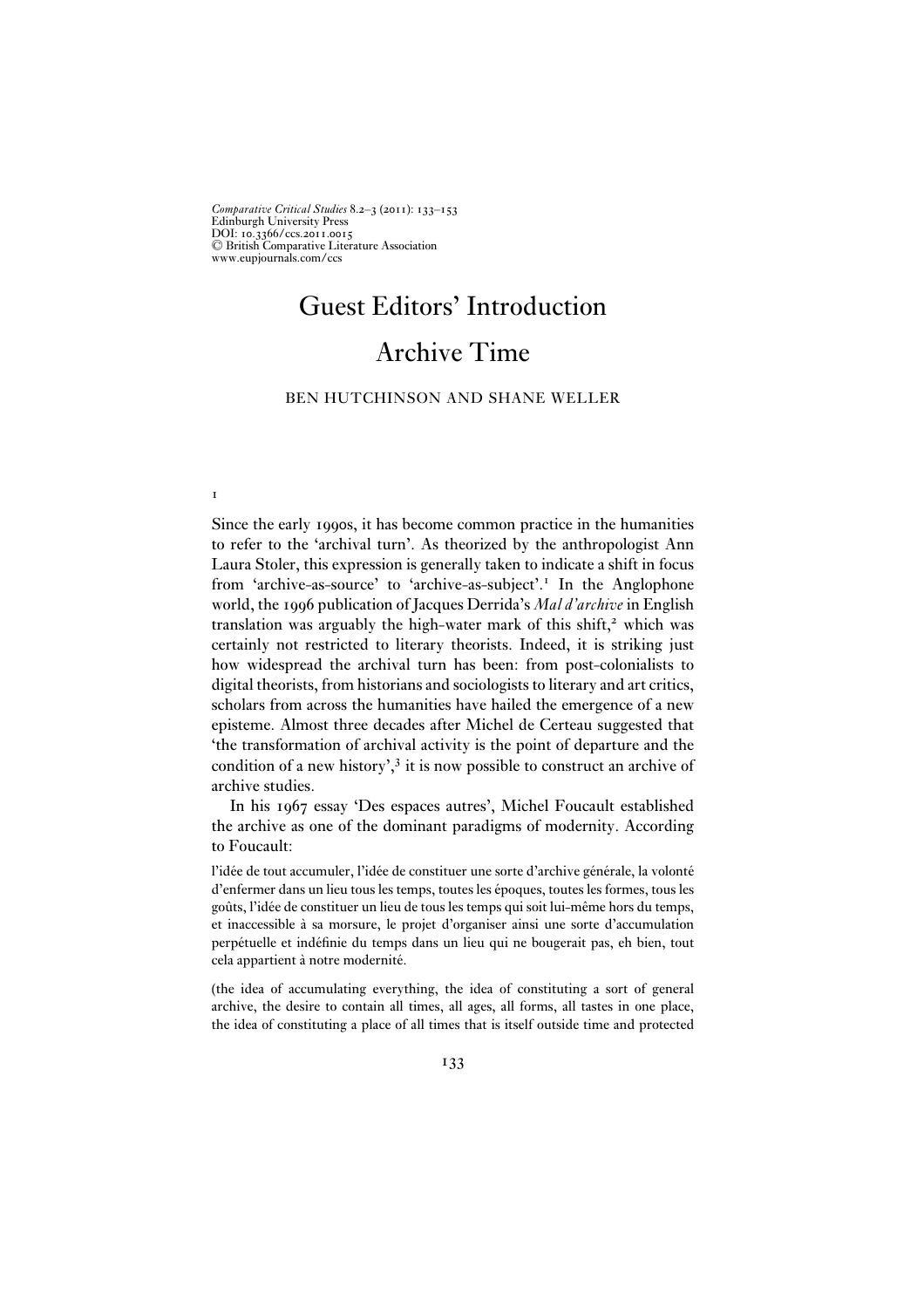from its erosion, the project of thus organizing a kind of perpetual and indefinite accumulation of time in a place that will not move – well, in fact, all of this belongs to our modernity.)<sup>4</sup>

Foucault suggests that whereas history was 'la grande hantise' ('the great obsession') of the nineteenth century, 'L'époque actuelle serait peut-être plutôt l'époque de l'espace' ('The present age may be the age of space instead').<sup>5</sup> The archive is seen to be the emblematic space of modernity precisely because it would enclose 'dans un lieu tous les temps' ('all times in one place'). Foucault describes this Borgesian space as an 'hétérotopie' ('heterotopia'), that is, a place 'hors de tous les lieux' ('outside all places').<sup>6</sup> Two years later, in *L'Archéologie du savoir* (1969), he makes clear that the archive as he conceives it is a deeply political construction, and that it is not to be mistaken (the literalist fallacy) for an institution housing documents, of which researchers from various disciplines would simply make use:

L'archive, c'est d'abord la loi de ce qui peut être dit, le système qui régit l'apparition des énoncés comme événements singuliers. [. . . ] L'archive, ce n'est pas ce qui sauvegarde, malgré sa fuite immédiate, l'événement de l'énoncé et conserve, pour les mémoires futures, son état civil d'évadé; c'est ce qui, à la racine même de l'énoncéévénement, et dans le corps où il se donne, définit d'entrée de jeu *le système de son énonçiabilité*.

(The archive is first the law of what can be said, the system that governs the appearance of statements as unique events.  $[\dots]$  The archive is not that which, despite its immediate escape, safeguards the event of the statement, and preserves, for future memories, its status as an escapee; it is that which, at the very root of the statement-event, and in that which embodies it, defines at the outset *the system of its enunciability*.)<sup>7</sup>

A brief look at the historical development of European archives suggests that while archives may be 'outside all places', they are very much *inside* the body politic. Writing in Pierre Nora's *Les Lieux de mémoire* (1984–1986), Krzysztof Pomian notes that 'les archives publiques françaises, sous la forme qu'elles gardent jusqu'à aujourd'hui, se présentent dans leur loi fondamentale comme un legs de la Révolution' (French public archives, in the form that they have retained up to the present day, manifest themselves in their fundamental law as a legacy of the Revolution).<sup>8</sup> Pomian's reference to the 'loi' of the archive recalls Foucault's insistence on 'la loi de ce qui peut être dit' ('the law of what can be said'), and suggests the archive's role as the regulator not just of discourses, but of the very rules of discourse. Crucially, the political legacy of the French Revolution determines not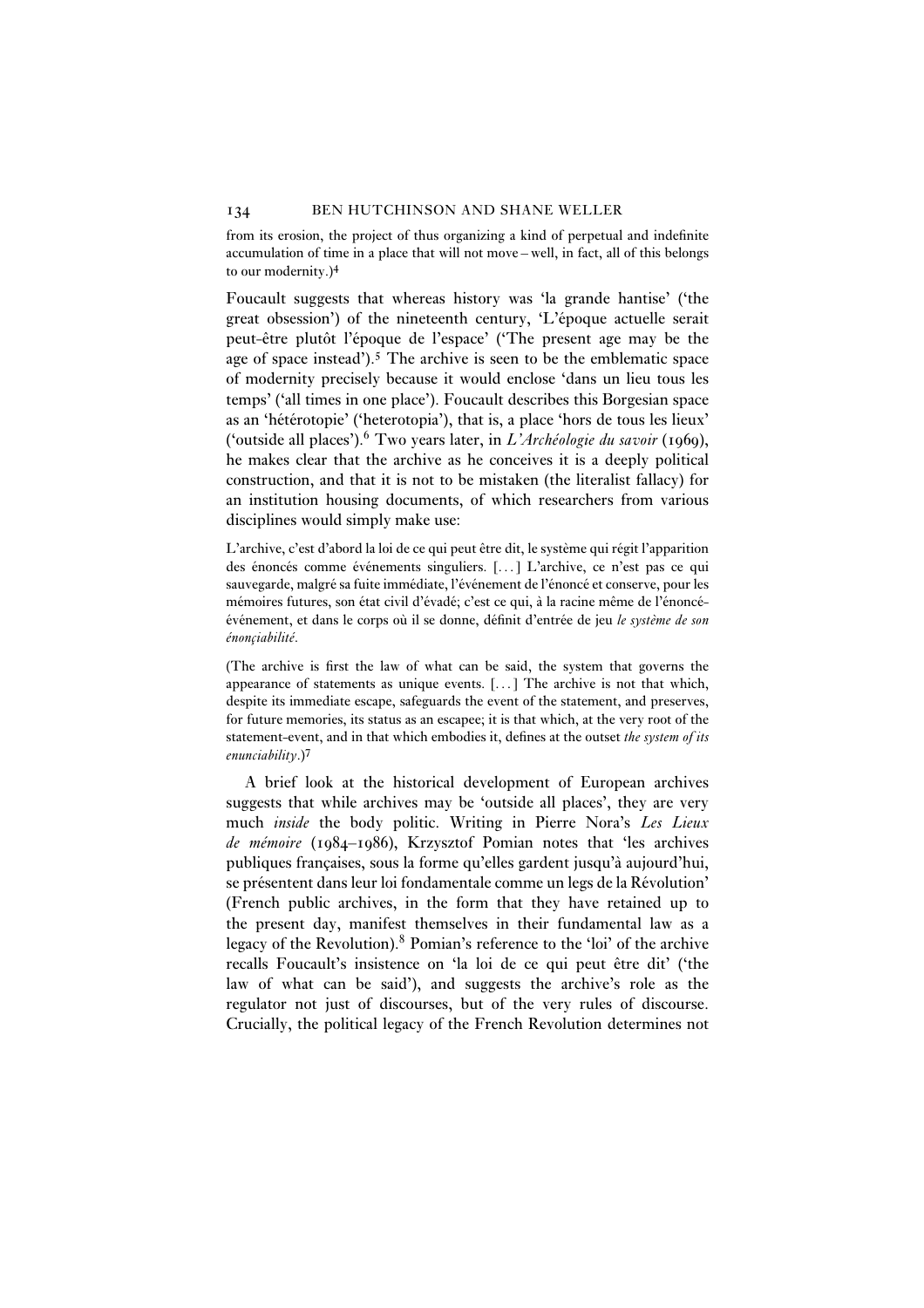only the present view, but also the future view of the past: Pomian concludes his history of modern archives by stating that 'le lien qu'elles maintiennent avec le passé est subordonné à leur orientation vers l'avenir. Contrairement aux apparences, les archives modernes sont, comme les musées, une institution futurocentrique' (the link that they maintain with the past is subordinated to their orientation towards the future. Contrary to appearances, modern archives are, like museums, a futurocentric institution).<sup>9</sup> Turned towards the future, the archive projects its political origins into 'l'image que l'avenir aura du passé' (the image that the future will have of the past).<sup>10</sup> As Foucault remarks in his  $1967$  essay, this image is essentially one conceived in the nineteenth century.<sup>11</sup> In France, the École Nationale des Chartes was established in 1821 with the express purpose of training the nation's archivists. Sonia Combe notes:

nul ne comprit mieux que Bonaparte le pouvoir, tout autant symbolique que réel, que conférait la possession d'archives. [. . . ] Il conçut le projet de construction d'un vaste palais des archives, situé en bordure de la Seine (à l'emplacement actuel de la tour Eiffel), où devaient être conservées les archives de l'Europe, emblèmes de sa puissance.

(no one understood better than Napoleon the power, as much symbolic as real, conferred by the possession of archives. [. . . ] He conceived the project of constructing a vast palace of archives, situated beside the Seine (at the site where the Eiffel Tower now stands), where the archives of Europe were to be conserved, as emblems of his power.)<sup>12</sup>

Elsewhere in Europe, the era of nation-building brought with it a comparable need for historical and cultural self-justification. As a record of the past, the archive could help to determine the future; in Lord Acton's famous phrase, not to cultivate one's archives was tantamount to 'leaving one's history to one's enemies'.<sup>13</sup> No document testifies more eloquently to this historico-political view than Wilhelm Dilthey's essay 'Archive für Literatur'. Published in 1889, less than twenty years after German unification in 1871, the essay opens with an unapologetic attempt to place literary self-determination at the heart of the nationbuilding fervour of the *Gründerzeit*:

Nachdem die deutsche Nation zur politischen Einheit gelangt ist, erscheint von diesem nun gewonnenen Abschluß aus die ganze deutsche Vergangenheit in einer neuen Beleuchtung. [. . . ] So sehen wir jetzt auch unsere Literatur mit anderen Augen an. Unser Volk ist zum Gefühl seines eigenthümlichen Werthes gelangt.

(Now that the German nation has achieved political unity, the entire German past appears, viewed from the perspective of this accomplishment, in a new light. [. . . ]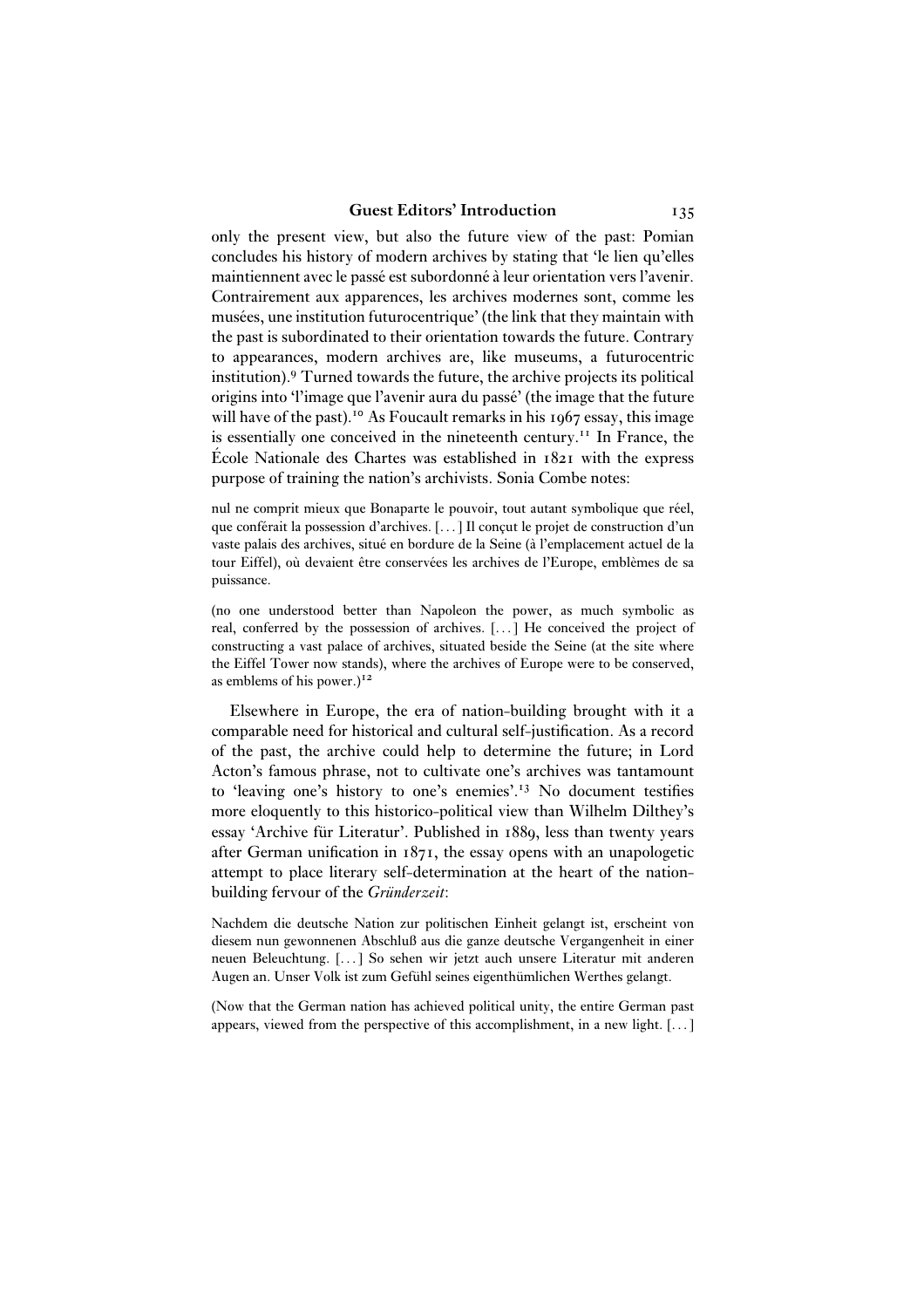Thus we now also look upon our literature differently. Our people has attained a sense of its own particular worth.)<sup>14</sup>

Key to this new-found national self-worth is the literary archive, for which Dilthey sketches out a model: '[Es] scheinen mir aus der Pietät gegen unsere Schriftsteller und aus dem Bedürfniß unserer Forschung neue Anforderungen zu entstehen, die sich auf Erhaltung, Sammlung und zweckentsprechende Eröffnung der Quellen beziehen' (New demands seem to me to arise out of respect for our writers and out of the requirements of our research, demands which relate to the conservation, collection and appropriate accessibility of sources).<sup>15</sup> Not only does Dilthey outline the standard model for all subsequent literary archives, he also makes a strikingly modern plea for financial support: 'So wollen wir uns einmal der von den Regierungen den Geisteswissenschaften anerzogenen Bescheidenheit entäussern' (So we wish for once to free ourselves from the frugality imposed by government on the humanities).<sup>16</sup>

If Dilthey's vision of archival work must thus resonate with modern scholars in the humanities, his conception of the literary archive is nonetheless couched in the language of his time. This applies not only to his political conception of the archive as a nation-building tool, but also to his view of the archive as an extension of his hermeneutical school of history. Dilthey views the archive first and foremost as the guardian of manuscripts and unpublished letters, which, he insists, 'gehören neben dem Gedruckten zum geistigen Besitztum unseres Volkes' (belong with printed matter to the spiritual property of our people).<sup>17</sup> With this in mind, the archive becomes a way out of the hermeneutic circle:

Wir verstehen ein Werk aus dem Zusammenhang, in welchem es in der Seele seines Verfassers entstand, und wir verstehen diesen lebendigen seelischen Zusammenhang aus den einzelnen Werken. Diesem Zirkel in der hermeneutischen Operation entrinnen wir völlig nur da, wo Entwürfe und Briefe zwischen den vereinzelt und kühl dastehenden Druckwerken einen inneren lebensvollen Zusammenhang herstellen.

(We understand a work in its relationship to its coming into being in the spirit of its creator, and we understand this living, spiritual relationship through individual works. We fully escape the circle of this hermeneutic operation only where drafts and letters produce an inner, fully living relationship between isolated and cold printed works. $)^{18}$ 

Dilthey's concern is thus to establish the archive as a place of synthesis – the word 'Zusammenhang' (relationship) recurs three times in the short passage quoted above – where published texts are confronted with the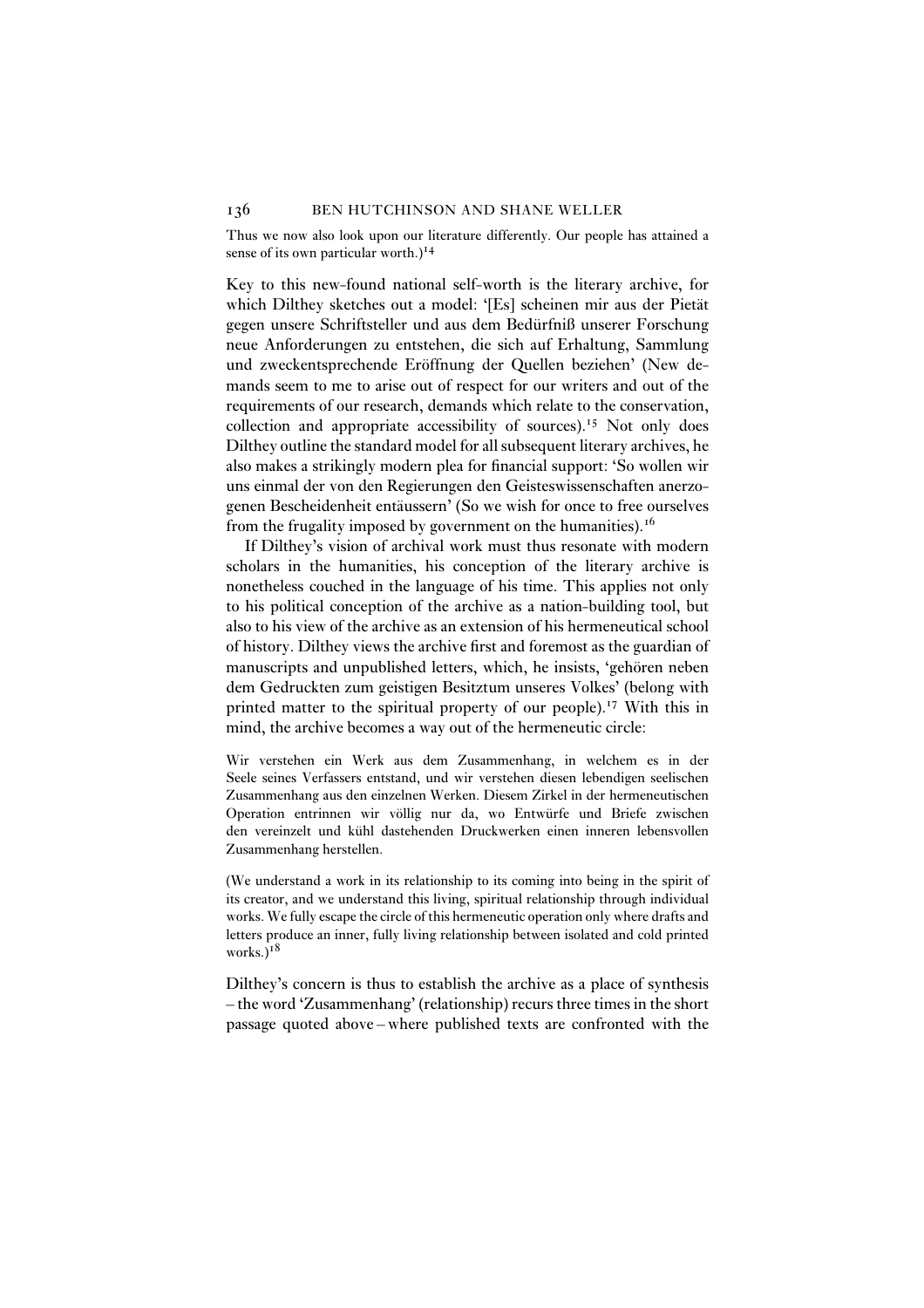conditions of their genesis. His language suggests that he views genetic, archival-based criticism as the way to revivify tired scholarship: where printed works are 'vereinzelt und kühl' (isolated and cold), it is the manuscripts and letters which can establish the 'lebendigen seelischen' (living, spiritual) or 'inneren lebensvollen Zusammenhang' (inner, fully living relationship). The subtext is clear: where the published work withers into canonical death, the unpublished manuscripts can bring it back to life. Dilthey's essay accordingly concludes with a vision of the literary archive as 'eine andere Westminsterabtei, in welcher wir nicht die sterblichen Körper, sondern den unsterblichen Gehalt unserer großen Schriftsteller versammeln würden' (another Westminster Abbey, in which we would gather not the mortal remains but the immortal substance of our great writers).<sup>19</sup>

Dilthey's view of the literary archive emanates the spirit of the *Gründerzeit*, the 'heyday of "scientific" history, full of optimism'.<sup>20</sup> His biological, medical language reflects this faith in scientific progress: 'Was wir Ästhetiker nun erstreben, ist doch auch, gleichsam den Körper der Literaturhistorie zu zergliedern, die Structur der menschlichen Einbildungskraft, ihre Formen und ihre Entwicklung in der Technik zu ergreifen' (Yet that for which we aestheticians now strive is also, as it were, to dissect the body of literary history, to grasp the structure of the human imagination, its forms and its technical development).<sup>21</sup> That said, Dilthey's essay also represents a watershed in the instrumentalization of archives. It is not just that he evokes the political exploitation of archives for the purposes of nation-building; this, we have seen, is a staple of modern European history. More interestingly, he argues for the creation of a purpose-built archive, determined from the outset by the nature of its contents: 'Neben die Staatsarchive, auf deren Verwerthung jetzt alle politische Historie beruht, müssen Archive für Literatur treten' (Literary archives must appear alongside state archives, on the use of which all political history now relies).<sup>22</sup> In a paper delivered at the 1994 conference where Derrida coined the phrase 'mal d'archive' ('archive fever'),<sup>23</sup> Yosef Yerushalmi claimed that 'ideally an archive should be naïve, that is – it should have been created and maintained for purposes other than those which we, as historians, seek. Copies of contracts and deeds of property were preserved in archives in case any future disputes should arise, not so that we might write economic history'.<sup>24</sup> Dilthey's literary archive is the exact opposite of this. Following Yerushalmi's appropriation of Schiller's celebrated distinction between the naïve and the sentimental, one could say that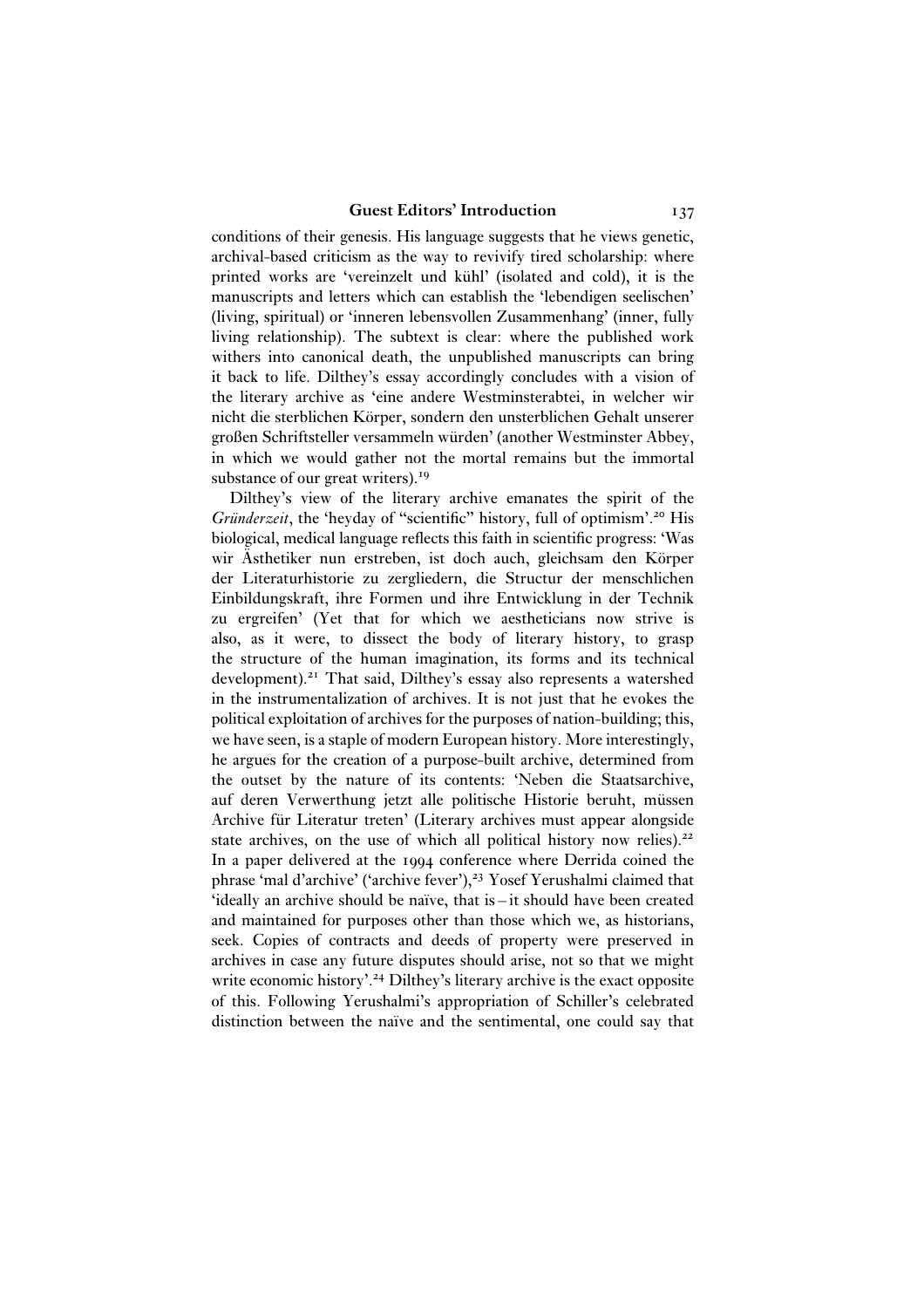Dilthey calls for the creation of a 'sentimental' literary archive, fully aware of its own motives and *raison d'être*; such an archive would exist precisely so that we might write literary history.

After the rush to the archives in the nineteenth century, epitomized so powerfully by the French historian Jules Michelet, the twentieth century, and in particular the post-Second World War period, saw a pronounced shift from the old model of a 'naïve' archive, gradually accrued through the contingencies of history, to that of a new kind of 'sentimental' archive, established with an acute awareness of its archival status, and, in some cases, as a place of testimony, of reckoning, even of catharsis. Yad Vashem, the Holocaust Martyrs' and Heroes' Remembrance Authority in Jerusalem, is a pre-eminent example of such an archive. Yad Vashem's database contains the names of almost four million victims of the Holocaust, and its archive holds well over a hundred million documents, almost 400,000 photographs, plus over two million 'pages of testimony' relating to the Holocaust. This archive is far more than a resource; its holdings are there to give those who were murdered – those who, in the words of the poet Paul Celan, were originally granted only 'ein Grab in den Lüften' ('a grave in the air')<sup>25</sup> – not only an identifiable resting-place, but also a voice, to counter forgetting and, perhaps above all, to help ensure that such a crime is never repeated.

Within the narrower sphere of literary scholarship, the foundation of institutions such as the Deutsches Literaturarchiv (DLA) in Germany, L'Institut Mémoires de l'Édition Contemporaine (IMEC) in France, or the Harry Ransom Humanities Research Center (HRHRC) in Austin, Texas, attests to the modern professionalization of the literary archive. One of the more interesting side-effects of 'sentimental' archives such as the DLA, the IMEC and the HRHRC is the self-consciousness towards posterity that they seem to encourage: established authors can now make considerable sums of money from selling their *Vorlaß*, let alone their *Nachlaß*. The modern author has good reason to cultivate his or her papers: for every page sent to the editor, there should be one for the archive. As Yerushalmi writes: 'It is the difference, if you wish, between the diaries of Franz Kafka, who never dreamed that they would be published, and André Gide's journals, where one senses that as he writes one eye is gazing at posterity.'<sup>26</sup>

This new kind of archival awareness on the part of writers can take on interesting, and even creative, forms. One sees this awareness in a writer such as Walter Benjamin. His 'last archive' – the briefcase that he carried with him on his doomed flight over the Pyrenees in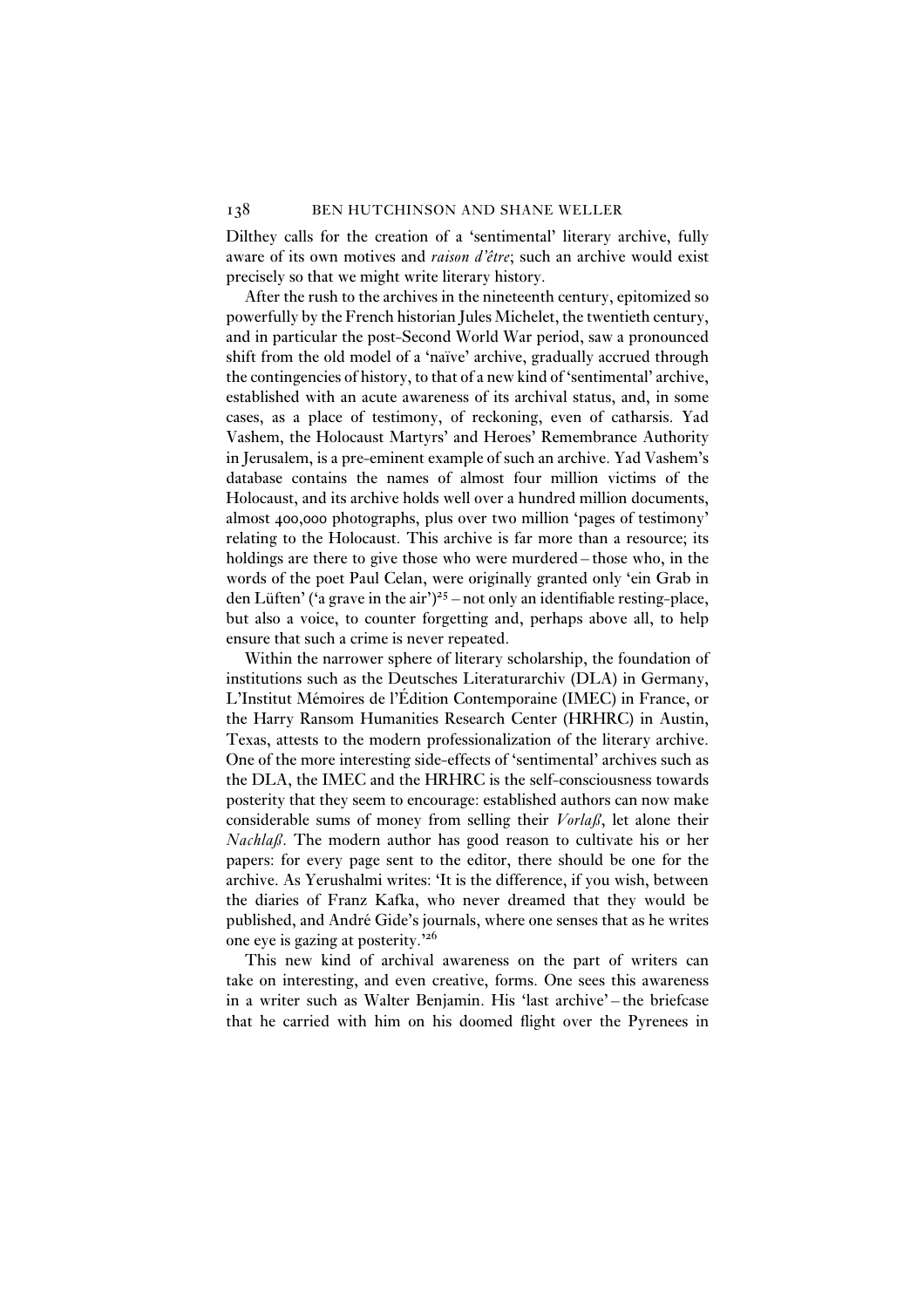September 1940 – may have been lost, but, as Erdmut Wizisla observes, '[d]aß sein Archiv heute in einer Dichte vorliegt, [. . . ] verdankt sich dem strategischen Kalkül, mit dem er Manuskripte, Notizbücher und Druckbelege in die Obhut von Freunden in verschiedenen Ländern gab' ('The fact that [Benjamin's] archive is so bristling with contents today [...] is due to the strategic calculation with which he deposited his manuscripts, notebooks, and printed papers in the custody of friends and acquaintances in various countries').<sup>27</sup> Among the many post-Second World War writers with an eye to their own archival futures, the cases of Samuel Beckett and W. G. Sebald are particularly instructive.

With the publication of James Knowlson's biography of Beckett in 1996, scholars were alerted to the existence of a trunk full of material dating back to the 1930s, including extensive notes taken by Beckett when he was seeking to extend his knowledge in the fields of philosophy, psychology and literature.<sup>28</sup> This material, which was finally made available in 1999, ten years after Beckett's death, has arguably transformed Beckett studies, encouraging a new spirit of empirically based analysis. For instance, while it was once thought that Beckett was a highly philosophical novelist who had read extremely widely in the field of Western philosophy, the archival material reveals him to have relied quite heavily on late-nineteenth-century synoptic histories of philosophy such as those by Wilhelm Windelband and Archibald Alexander.<sup>29</sup> And yet, long before this material came to light, Beckett was passing on manuscript drafts of his own works to friends, collectors and archives; the rich holdings at the Beckett International Foundation in Reading, Trinity College Dublin, and the Harry Ransom Humanities Research Center in Texas testify to this. The Beckett Digital Manuscript Project, currently being directed by researchers at the universities of Antwerp and Reading, is possible only because Beckett saved his drafts and in due course passed them on to others. The existence of this archival material has enabled researchers not only to enhance their sense of Beckett's creative process, but also to reflect upon the archival impulse within his œuvre.

As for W. G. Sebald, the holdings which began to arrive at the Deutsches Literaturarchiv in 2004 include not only manuscripts but also the writer's annotated personal library: this archival material has enabled researchers to trace Sebald's intellectual development and to demonstrate with empirical evidence the deeply allusive nature of his works. In Sebald's case, the self-archiving impulse is arguably more complex than it is in Beckett's, since Sebald's archives testify as much to the lives of his characters as they do to his own life, blurring the distinction between real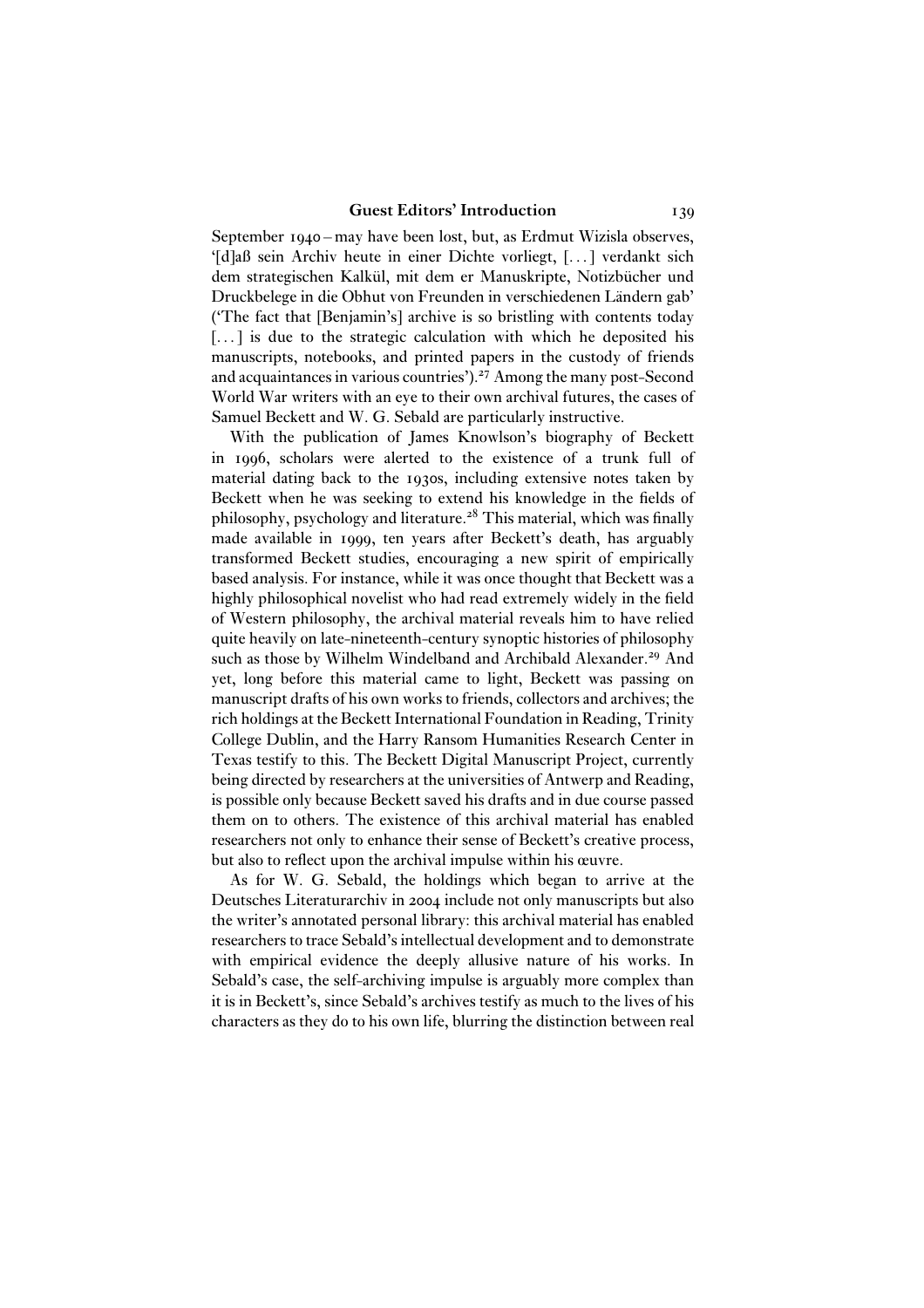and imaginary archives.<sup>30</sup> The very nature of Sebald's literary 'attempt at restitution'<sup>31</sup> depends upon the exploration of archives as potential sites of disclosure and redress.

The motivation for an author's cultivating his or her archive can initially be simply financial. Relatively early in his career, the poet Ted Hughes wrote to the London manuscript dealer Winifred Myers:

I am gradually being forced to realize that in time to come my manuscripts are going to be worth quite a lot. In the past, I've sold manuscripts for next to nothing – for less than I was paid merely for the publication of the poems. But now there seems to be a growing general opinion, here and in America and on the continent, that my work is permanent, and some of it possibly major. I would be very foolish, and so would you, if we were to go on almost giving these things away.<sup>32</sup>

The financial value of material from the archives of living writers grew enormously in the post-war era, above all on account of the creation of literary archives at American universities, and it is very understandable that writers – especially poets, the majority of whom cannot expect a substantial income from the publication of their works – should look to benefit from this. That said, a preoccupation with his or her own archive can also impact directly on a writer's work. While Ted Hughes may have been driven initially by financial concerns, his preparations for the sale of his archive in the last years of his life led him to go through his papers at the time he was writing many of the poems that would be published in the collection *Birthday Letters* (1998), and, as Stephen Enniss observes, 'that collection can, in fact, be read as an account of Hughes's reading of his own archive'.<sup>33</sup>

Beyond the archives of individual writers, entire publishers' archives have begun to find their way into national archives. Among the most important of these is that of the major post-war German publisher, Suhrkamp (founded in 1950), acquired in 2009 by the Deutsches Literaturarchiv. Nearly 2,100 boxes full of manuscripts, photographs, correspondence and publication records attest to Suhrkamp's central role in the literary culture not only of West Germany, but also of post-war Europe more broadly: letters from writers such as Beckett, T. S. Eliot and Octavio Paz lie alongside documents chronicling internal power struggles between Jürgen Habermas and various other committee members of the Taschenbuch Wissenschaft series over the Frankfurt School's legacy. The astonishing range of material gathered in the Siegfried Unseld Archive was only made possible by what was termed, at a 2011 conference in Marbach, Suhrkamp's 'hohe Ablagemoral' (conscientious self-archiving): Unseld kept meticulous records of his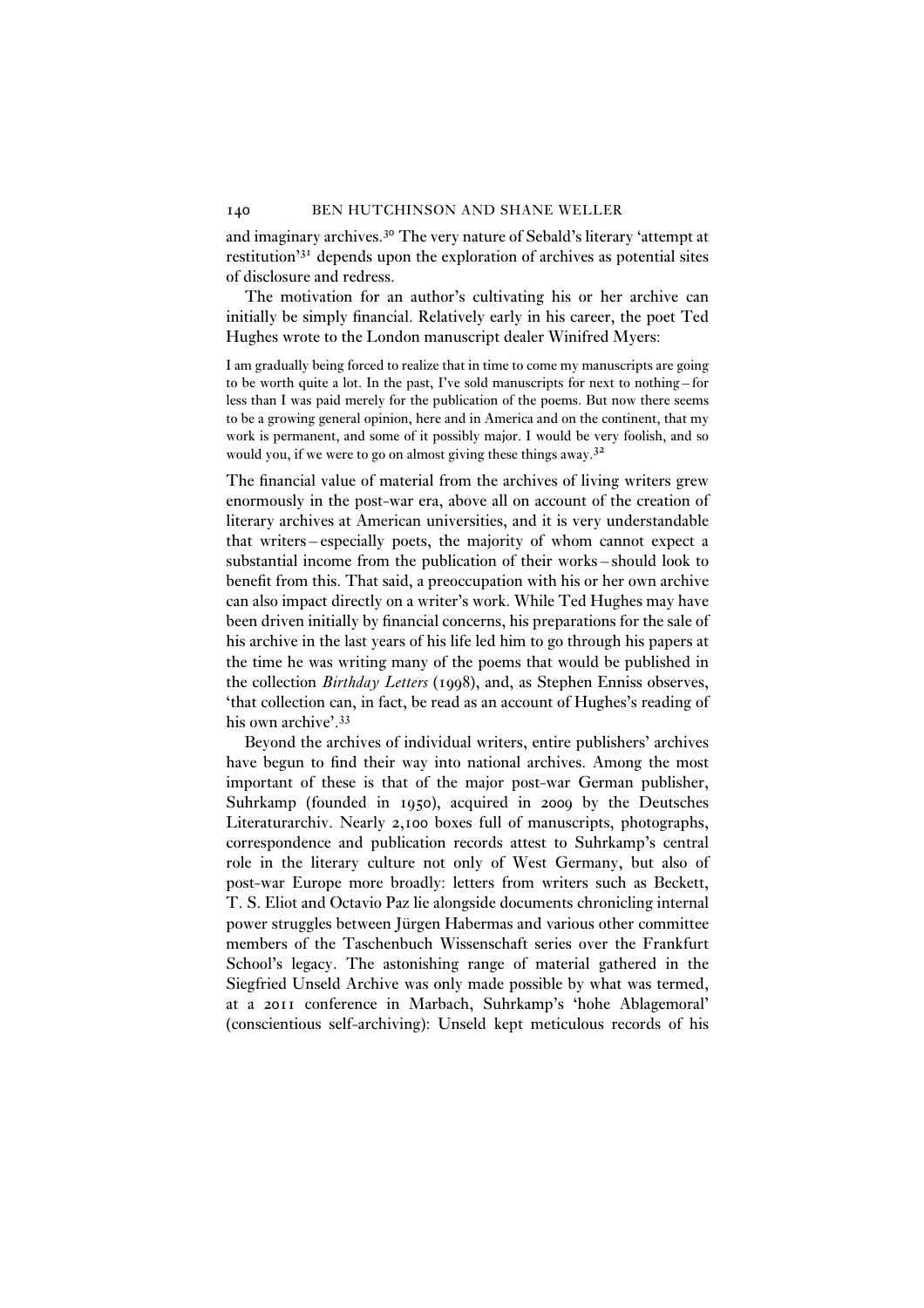daily dealings with authors in his legendary *Chronik*, and every branch of the publishing house followed his lead.<sup>34</sup> If posterity can reconstruct the steps that led to the creation of the 'Suhrkamp culture', it is because such steps have been carefully documented. The literary scholar's past tense is the archivist's future perfect.

A similar degree of self-consciousness was evident at a recent exhibition at the Bibliothèque nationale de France, celebrating the centenary of one of France's pre-eminent modern publishing houses, Gallimard.<sup>35</sup> Founded in 1911, Gallimard recognized early on both the significance and the economic value of its archive. Indeed, sometime in the 1930s, the general secretary of Gallimard's editorial committee, Jean Paulhan, drafted the following remarkable request to Gallimard authors:

Ne Jetez pas Ne Déchirez pas Ne Brûlez pas

les manuscrits, journaux intimes, lettres, essais et poèmes de jeunesse qui encombrent votre grenier, mais envoyez-les plutôt à la N.R.F. 5 rue Sébastien-Bottin, Paris (VII)

(Don't Throw away Don't Tear up Don't Burn

the manuscripts, diaries, letters, essays and juvenile poems that clutter up your attic, but rather send them to the NRF, 5 rue Sébastien-Bottin, Paris (VII))<sup>36</sup>

If writers have shown an increasingly acute sense of their own archival futures since the emergence of literary archives in the late nineteenth century, they have also engaged explicitly with matters archival in their work. In recent years, commentators have begun to propose analyses of what has come to be known as 'archive fiction', of which the foremost examples over the past few decades have included Umberto Eco's *Il Nome della rosa* (1980), A. S. Byatt's *Possession* (1990), José Saramago's *Todes os nomes* (1997), and W. G. Sebald's *Austerlitz* (2001). A similar phenomenon is to be observed in other artistic media. In film, *Das Leben der Anderen* (2006), which focuses on the East German Stasi's archive and its impact on the lives of those responsible for creating it as well as those who were its object, is an outstanding example. In the visual arts, the work of Christian Boltanski has taken the archival impulse to new extremes. The best works of archive fiction question the dominant aesthetic, political and hermeneutic clichés regarding archives, including the idea that archival material can serve unproblematically – which is to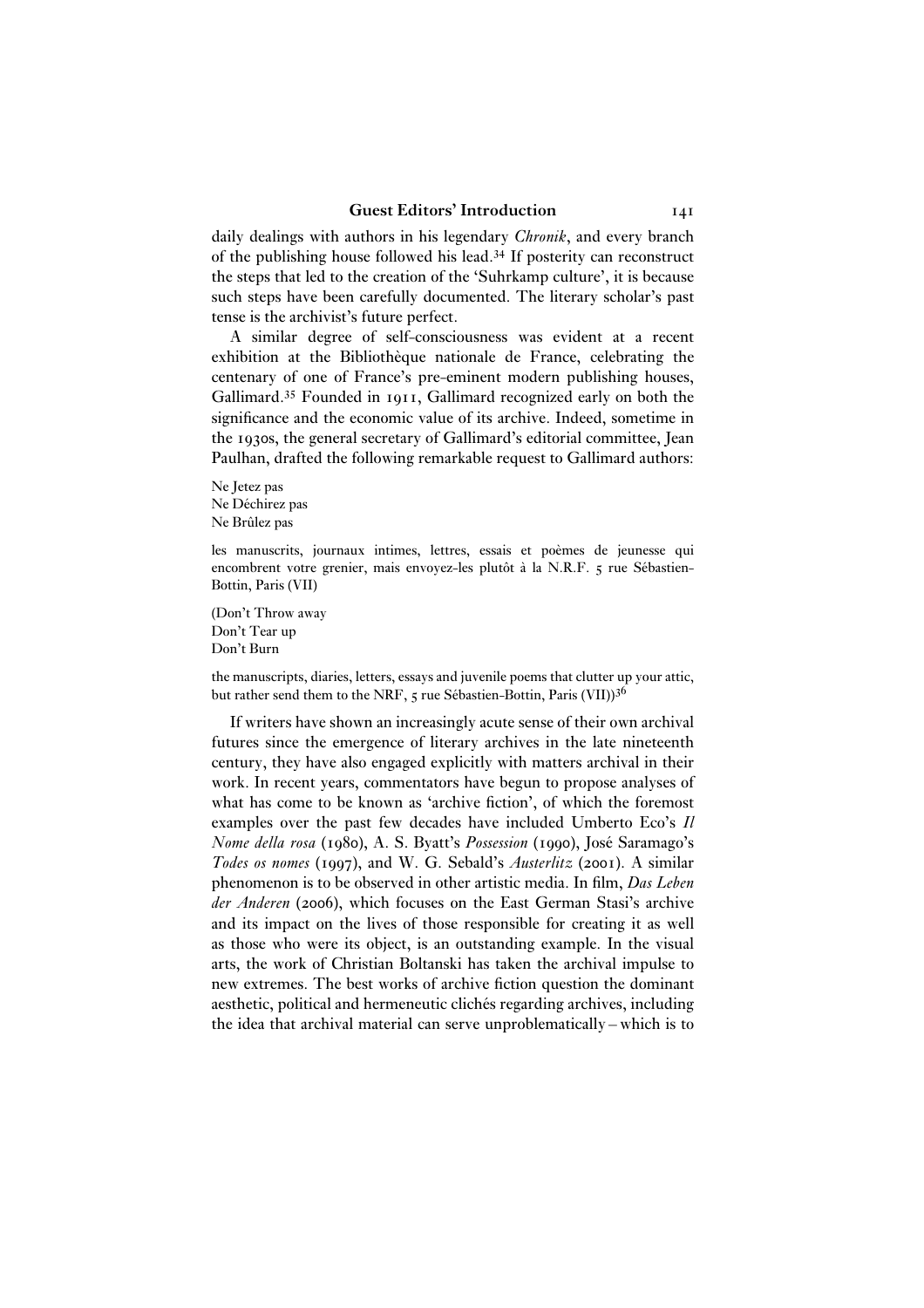say, without certain hermeneutic protocols – as hard evidence to support the writing of history, and the belief that archives can ever be allencompassing. Indeed, to return to our starting-point, it is becoming increasingly clear that the archival impulse and an archival culture are in fact not unique to what Foucault terms 'notre modernité', but are fundamental to human activity across the ages.

#### 2

The essays in the present volume were selected from papers delivered at the XIIth International Conference of the British Comparative Literature Association, 'Archive', held at the University of Kent in July 2010. The aim of both the conference and this collection was to engage with the art, politics, history and hermeneutics of the literary archive from a wide range of perspectives, hence the inclusion of essays by directors of archives, literary scholars, an historian and a creative writer. Rather than seeking any kind of total image of the literary archive – an aim that would be palpably absurd in so limited a space – the twelve essays included here constitute interventions in the field of archive studies that encourage further reflection on the so-called 'archival turn' – that is to say, on its history, its implications and its limits.

In the opening essay, Ulrich Raulff, Director of the Deutsches Literaturarchiv, Marbach, argues that all thinking about the modern literary archive has been shaped by two key concepts: that of the archive as an institution of national commemoration, orientated not only towards the past but also towards the future, and centred for the most part on the figure of the author; and that of the archive as the locus of a plurality of discourses, which are by definition to be understood as authorless. As Raulff observes, the first of these conceptions finds its primary spokesman in Wilhelm Dilthey, the second in French structuralism and post-structuralism, above all Roland Barthes, Michel Foucault and Jacques Derrida. Whereas Dilthey calls for the creation of material institutions to house documents in which the author's presence is captured in the auratic form of the handwritten, in Foucault's conception of the archive as '*le système général de la formation et de la transformation des énoncés*' ('*the general system of the formation and transformation of statements*') the archive becomes a metaphor.<sup>37</sup> Both conceptions of the archive are deeply political. Raulff argues, however, that neither Dilthey's author-centred nor Foucault's discourse-centred conception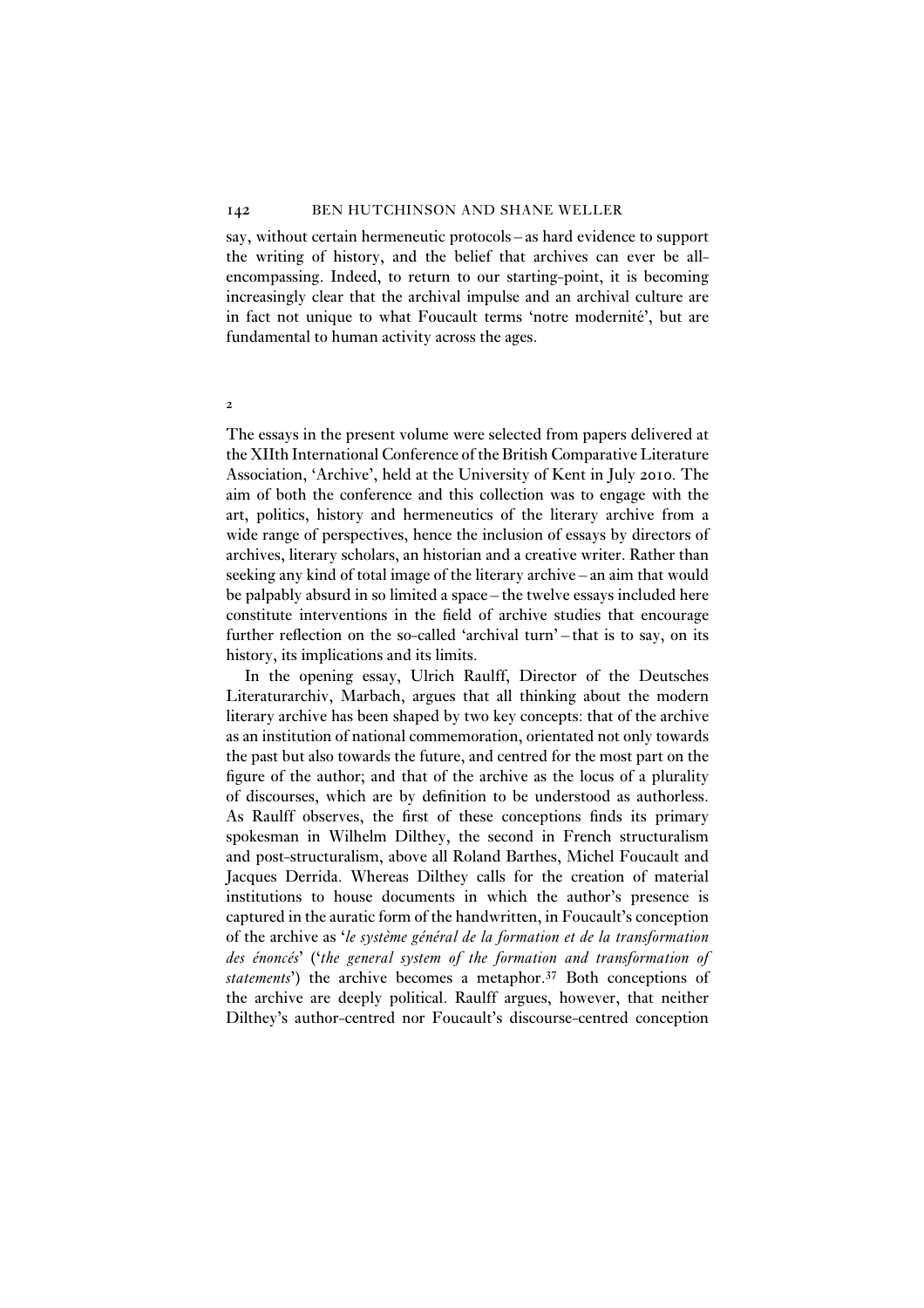reaches to the heart of what he terms the 'real archive', and he proceeds to outline his own idea of what a modern literary archive should aim to be, namely the locus of a 'fertile contamination' of discourses and disciplines, where absence and contingency (in the form of unique documents that have been lost or destroyed) play as decisive a role as preservation and planning.

Towards the end of his essay, Raulff touches on the widespread engagement with the idea of the archive in twentieth-century art and literature – Saramago's *Todos os nomes*, Sebald's *Austerlitz* and the work of Christian Boltanski being notable examples. In 'Archive Fiction', Max Saunders reveals that what might seem to be a distinctively twentieth-century – and even post-Second World War or post-Holocaust preoccupation – is in fact already present in latenineteenth-century literature, in works falling into the hybrid genre of 'autobiografiction'. Indeed, Saunders argues that certain cases of *finde-siècle* autobiografiction anticipate not only the kind of scepticism towards the archive as an empirically stable source of truth about the past that is to be found in the more sophisticated forms of recent archive fiction, but also Derrida's deconstructive conception of the archive as always working against itself, governed not only by a principle of preservation but also by a *mal d'archive* that 'menace même toute principauté, toute primauté archontique, tout désir d'archive' ('threatens every principality, every archontic primary, every archival desire').<sup>38</sup> Through an analysis of the archival impulse in autobiografictions by writers such as A. C. Benson, William Hale White and Daniel Wright Kittredge, Saunders proposes a new way of understanding the works of a number of major twentieth-century writers (including James Joyce, Thomas Mann and Vladimir Nabokov) as forms of archive fiction.

Both Raulff and Saunders not only challenge the fantasy of the archive as the locus of unmediated facts about the past, but also emphasize its non-totality. The archive is never what Foucault describes as modernity's fantasmatic place where 'everything' would be accumulated, since it is determined as much by what it does not contain as by its holdings, however rich those holdings might be. In short, the archive is always a place marked by absence, by the traces of a history that is at once individual and collective, personal and impersonal. In 'War Damage', Richard Price expands upon this idea in close readings of works by four First World War poets: Guillaume Apollinaire, Wilfred Owen, Edward Thomas and David Bomberg. As Price demonstrates, archival holdings can lead one to question the status of published works as fixed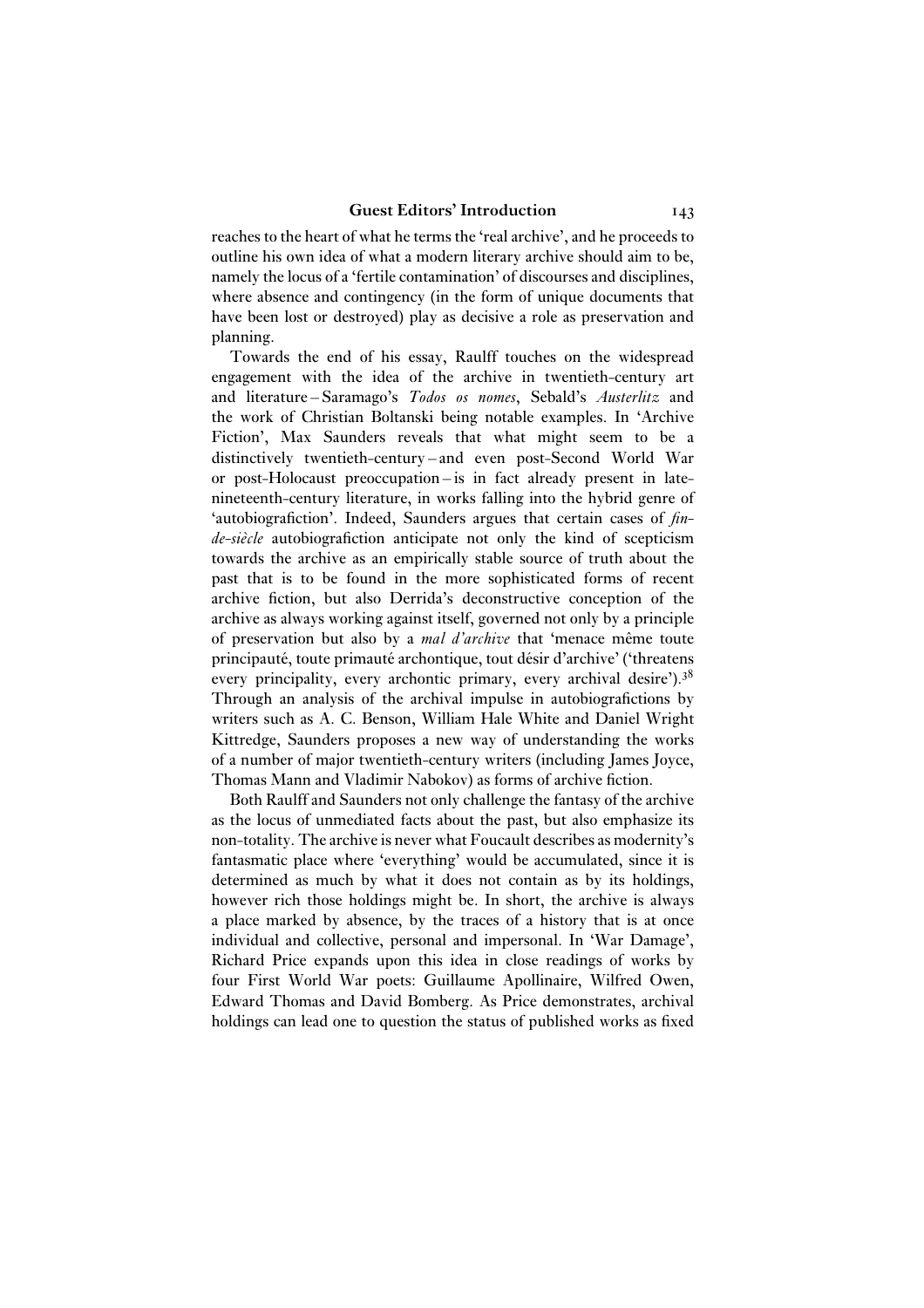and stable entities, and also sharpen one's sense of the vulnerability of archival material. Although Dilthey's call for the establishment of literary archives was prompted in part by a desire to preserve that which might otherwise be lost, the archive can ironically itself become the place where damage and loss occur.

Price's essay addresses the question of damage both *within* the text (as its subject-matter) and *to* the text (as an archivable object). To this can be added the damage that may be done *by* the archive, or, more precisely, by the *mal d'archive* which can befall an individual or an entire community. In part, archive fever involves the assumption that the archive constitutes the locus of truth, of documents that bear unmediated witness to a past that can be mastered through the resurrection of the dead letter in *anamnesis* (or 'living' memory), as distinct from *hypomnesis* (or mechanical, external forms of recollection). One of the contentions to emerge from the above essays is that 'archive fiction' can help to counter this particular *mal d'archive* by alerting us to the constructedness and even the necessary fictionality entailed in any experience of the archive. In his comparative analysis of the Israeli writer David Grossman's 1986 novel *'Ayen 'erekh: ahavah* (translated by Betsy Rosenberg as *See Under: Love*) and Alain Resnais' 1955 Holocaust documentary film *Nuit et brouillard*, Axel Stähler considers the ways in which Grossman's novel offers both a vivid depiction of 'archive fever' in relation to the Holocaust and a way of combating that malady through a recognition of the fictionality entailed in discursive ventures based upon archival material. In post-traumatic times, it is only with the recognition of this fictionality that archival narratives can become redemptive. At the heart of this redemptive undertaking is a break with what have become archival clichés, including not only the belief that the archive is the locus of truth, and indeed of *all* the truth, but also the very idea of what constitutes archival material.

This is one of the key questions to be addressed in a number of recent literary works, especially those which engage either explicitly or indirectly with the catastrophes of twentieth-century history. In her essay on the novels of the Austrian writer Christoph Ransmayr (b. 1954) and their relation to works by the poets Paul Celan and Ingeborg Bachmann, and by the visual artist Anselm Kiefer, Dora Osborne assesses the ways in which various forms of what she terms 'anti-material' – dust, ash, sand, snow – come to function as intertextual archival traces, recalling (not necessarily intentionally on the author's part) the atrocities perpetrated by the Nazi regime. Osborne suggests that the genre of archive fiction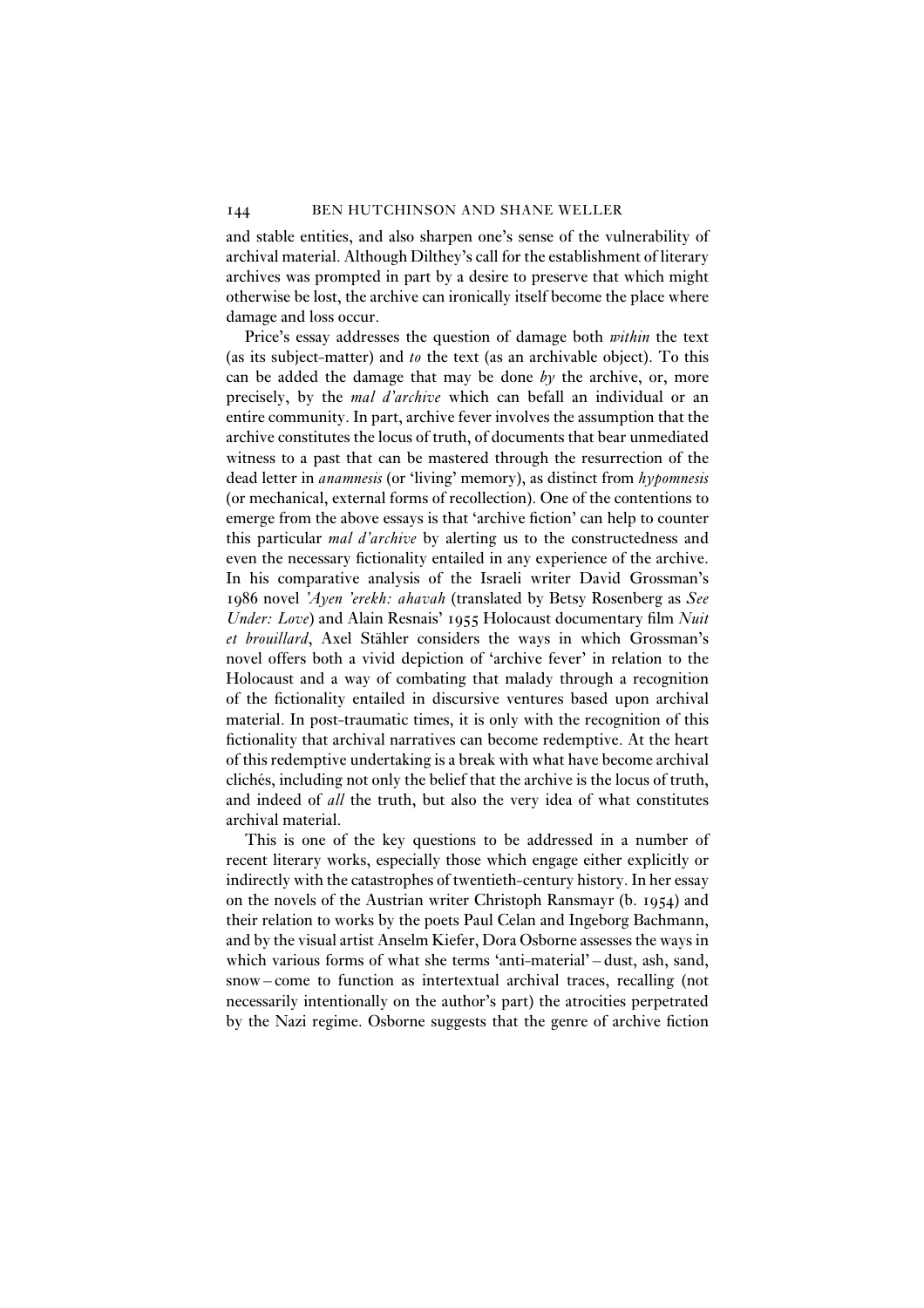includes works such as Ransmayr's most recent novel, *Der fliegende Berg* (2006), in which the violence of twentieth-century history is inscribed into the text through archival traces that are at once (inter)textual and terribly real: the ash produced by the Nazi crematoria settles on works of fiction that never engage directly with, or even name, that past. The archive is to be understood, then, as extending beyond the discursive; put slightly differently, non-discursive matter can become archival.

On the one hand, the archive is a public institution with an explicitly political complexion. On the other hand, it is the depository of the most personal material. In his analysis of the history of Michel Foucault's engagement with the concept of the archive, Michael Sheringham charts the shift in Foucault's thinking from a theoretical-textual model of the archive in the 1960s, which finds its most extended methodological treatment in Part Three ('L'énoncé et l'archive' – 'The Statement and the Archive') of *L'Archéologie du savoir* (1969), to a more experiential or existential model in the early 1970s. Sheringham demonstrates that the publication in 1973 of the memoir of the nineteenth-century murderer Pierre Rivière is a key moment in Foucault's development, opening as it does onto a sense of the archive as the repository of the traces of obscure lives that flash out of the archives as 'poèmes-vies' (poem-lives). The personal and the political, the private and the public, the experiential and the theoretical are drawn into a nexus that is to be grasped not only synchronically but also diachronically: the archival can return in surprising forms. As Sheringham observes, in the case of the Pierre Rivière archive it returns after Foucault's intervention in the form of two films based on the 1973 book: the first, with the same title as Foucault's volume, directed by René Allio (1976); the second, entitled *Retour en Normandie*, directed by Nicolas Philibert (2006).

If, as some works of archive fiction suggest, there is a necessary coimplication of fictionality and the archival, this fictionality is not to be mistaken for either falsification or unreliability, and it is not a licence to undermine the authority of personal and collective histories. In his essay on the work of the French writer-photographer Denis Roche (b. 1937), Fabien Arribert-Narce addresses the question of the relation between the archival and the fabricated in terms of the genre of 'photobiography'. According to Arribert-Narce, Roche seeks in his photobiographical work, which began in the 1970s, to archive his life and that of those closest to him in a manner that breaks with the autobiographical norms outlined by Philippe Lejeune, one of the most influential theorists of the genre.<sup>39</sup> Roche's archival practice is to be seen, Arribert-Narce argues, as an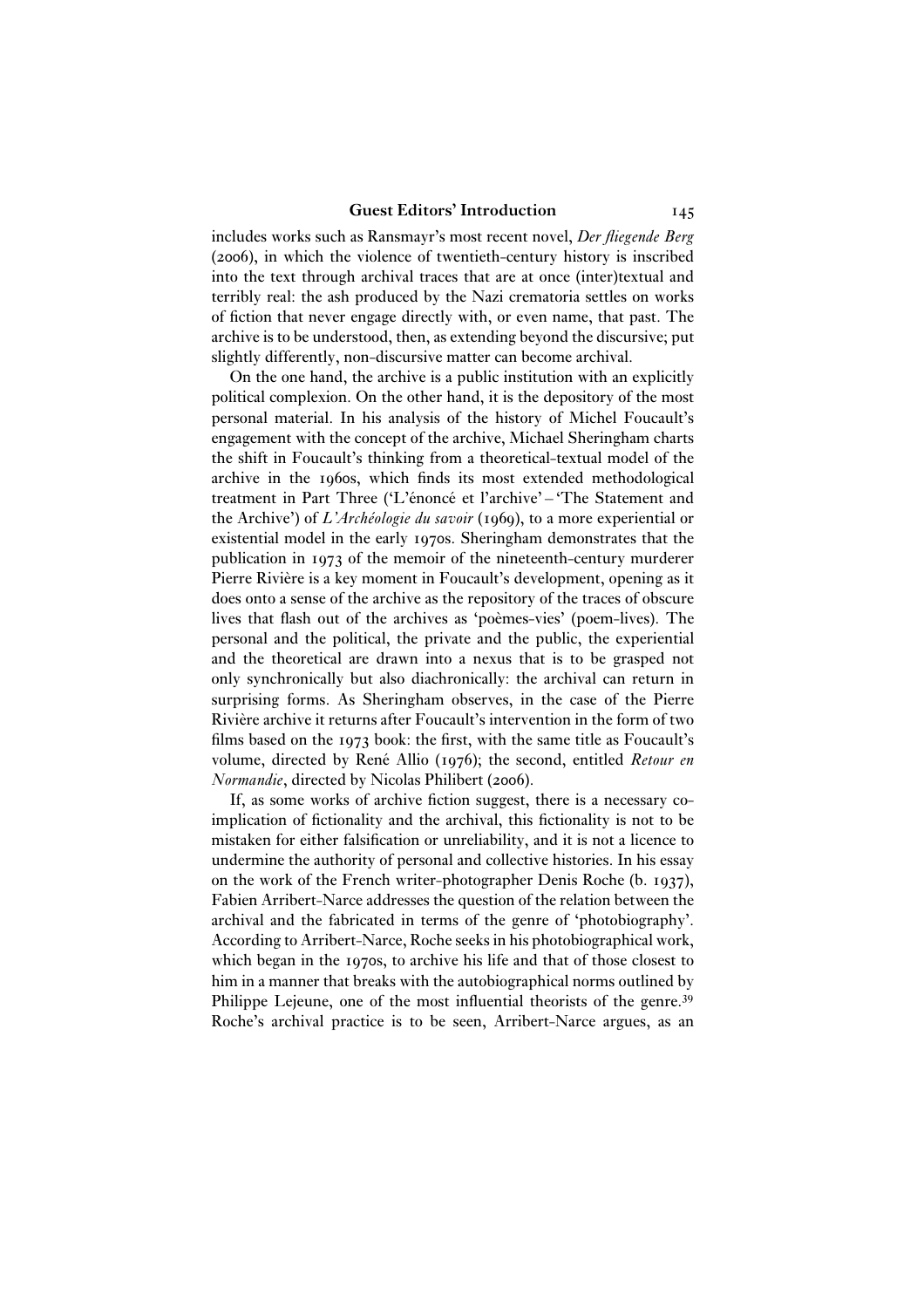attempt to capture lived experience in a non-narrative, non-rhetorical manner. It might seem natural to assume that the photobiographical archive records that which was present – Roland Barthes' '*Ça-a-été*' ('*That-has-been*'),<sup>40</sup> the past tense being important here, since it returns us to a thinking of the archive as the locus of absence. Arribert-Narce places the emphasis, however, on Roche's attempts to remind the reader/viewer of something that is passed over in Barthes' seminal *La Chambre claire* (1980), namely that photographs are always taken by someone, this taking (this fabrication) itself being rendered visible in Roche's photobiographic archive.

In his analysis of Walid Raad's 'Atlas Project', Jeffrey Wallen also focuses on a photographic archive, although in this instance the archive acts as a form of political counter-archive, its subject being the Lebanese civil wars of 1975–1991. Raad's aim is to encourage the viewer to think again about the truth value of the archival and the extent to which the fictional can offer a different kind of archival truth. In Raad's archival project, Wallen finds a spirit that is at once playful and politically engaged. Raad's work is important both because it proposes an alternative, non-official archive of political violence, and because it raises questions in an original and imaginative way about the nature and function of archives as institutions, and how they might be approached differently. Crucially, the ludic quality of Raad's archival work is not to be mistaken for a lack of political seriousness; indeed, as Wallen shows, it is precisely through his apparent playfulness that Raad manages to provoke a rethinking – and a reimagining – of one of the bloodiest recent conflicts, and thereby to offer hope of a break with the kind of cyclical violence that engulfed Lebanon for almost two decades. For anyone who needs reminding that the archival is not reducible to dusty scholarship, Raad's work is, as Wallen demonstrates, a good place to start.

The idea of the counter-archive is also at the heart of Stijn Vervaet's reading of *The Museum of Unconditional Surrender* (2002), by the Croatian writer Dubravka Ugrešić (b. 1949). In this work, the photograph album (described rather than presented) becomes a private archive with a political function, challenging the official state record produced after the break-up of Yugoslavia in the early 1990s. Central to this conflict between private and public, individual and state archive, is the question of value: what is worth saving for the archive, and what is to be considered 'rubbish' (*smeće*)? Comparing Ugrešić's approach with that of the twentieth-century Russian novelist Konstantin Vaginov, and the visual artists Richard Wentworth and Ilya Kabakov, all of whom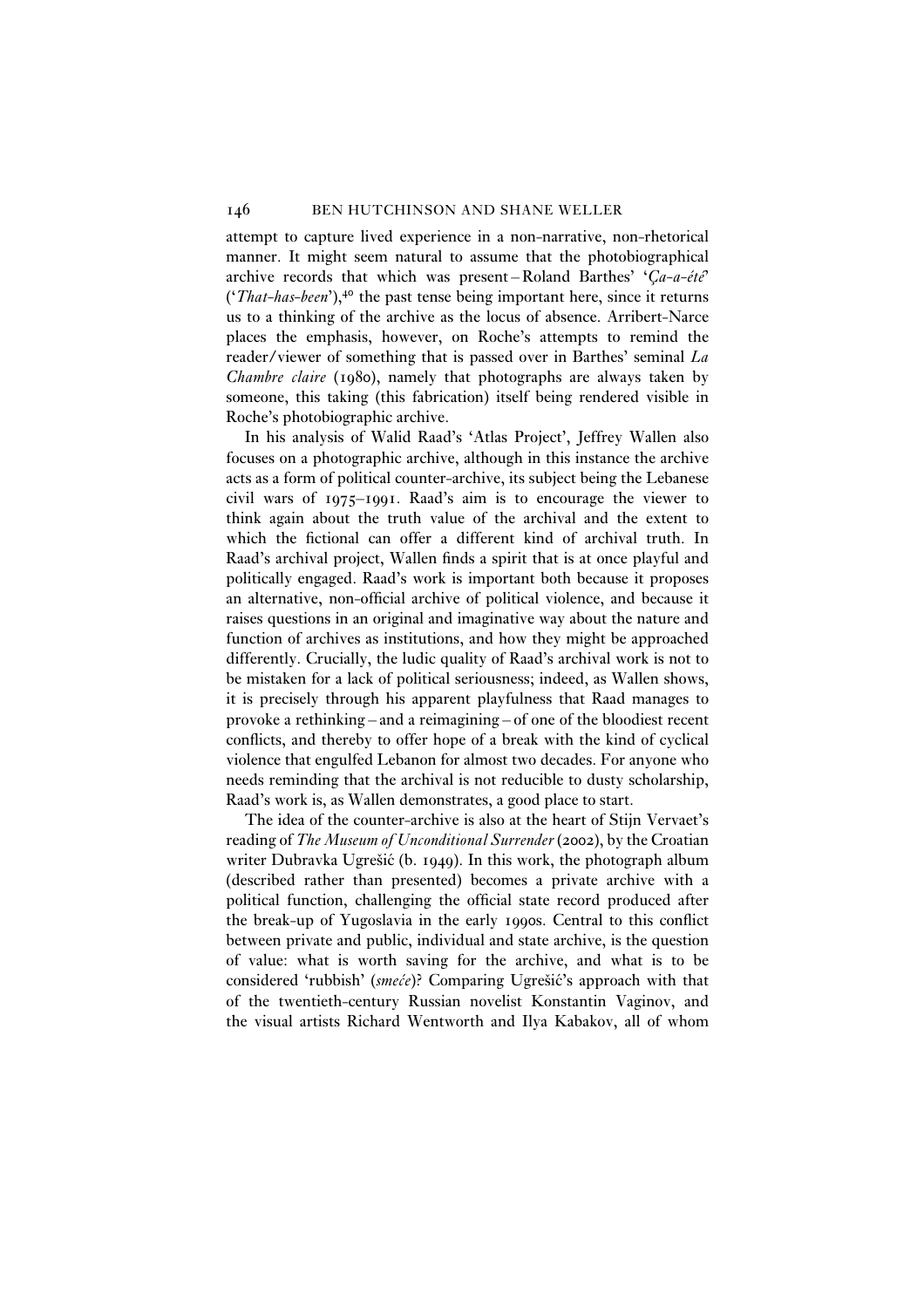address the question of the value of everyday objects, Vervaet argues that Ugrešic's work, not only in its content but also in its fragmentary ´ form, counters nationalist ideology, and stands as a counter-archive that challenges the official archive and the history constructed upon it.

The impact of new media, above all digitization and the internet, on the nature and accessibility of archives has received considerable attention in recent years,<sup>41</sup> and is a topic touched upon in a number of the essays included in the present volume. One of the defining features of the digital age is the sheer quantity of data that can be accessed at any given moment, and in her contribution to the present collection Kristin Veel assesses the way in which 'information overload' has been treated in recent works of fiction, especially the novel *Teil der Lösung* (2007) by the German writer Ulrich Peltzer (b. 1956). Veel argues that this novel, along with works such as *Den Stille Pige* (2006) by the Danish writer Peter Høeg (b. 1957), may be understood in terms of a 'database aesthetics' in which, in contrast to traditional narrative forms (where information is generally linked causally or temporally), all information is presented to the reader at the same level and thus calls for a new kind of attention, no longer simply opposed to distraction. According to Veel, the database is a radically new archival form, in which material is no longer organized hierarchically. This insight can be conjoined with Derrida's claim that that which is no longer archived in the same way is no longer experienced in the same way.<sup>42</sup> The archive is not simply a repository of experience, but also an institution that shapes experience. Whether new archival forms and media are necessarily more democratic, however, remains open to question.

The impact of the digital revolution is also at the heart of Carolyn Steedman's reflections on the history of the archive from the point of view of the user, in particular the historian. As Steedman argues, digitization changes our temporal relation to archival material, and thus alters the experience of those working in the archive. Steedman distinguishes carefully between the practice of the historian and that of the archivist, arguing that a novel such as Saramago's *Todos os nomes*, which is often seen as a classic work of archive fiction, is in fact concerned less with the archivist than with the historian, who aims, in the tradition of Jules Michelet, to exhume the dead and to grant them 'une seconde vie' (a second life).<sup>43</sup> On the one hand, as Steedman argues, what comes *after* the archive is the work – the discursive production of history – that grants the archived an afterlife. On the other hand, there is a belatedness here that connects archival studies to what Steedman terms 'death studies'.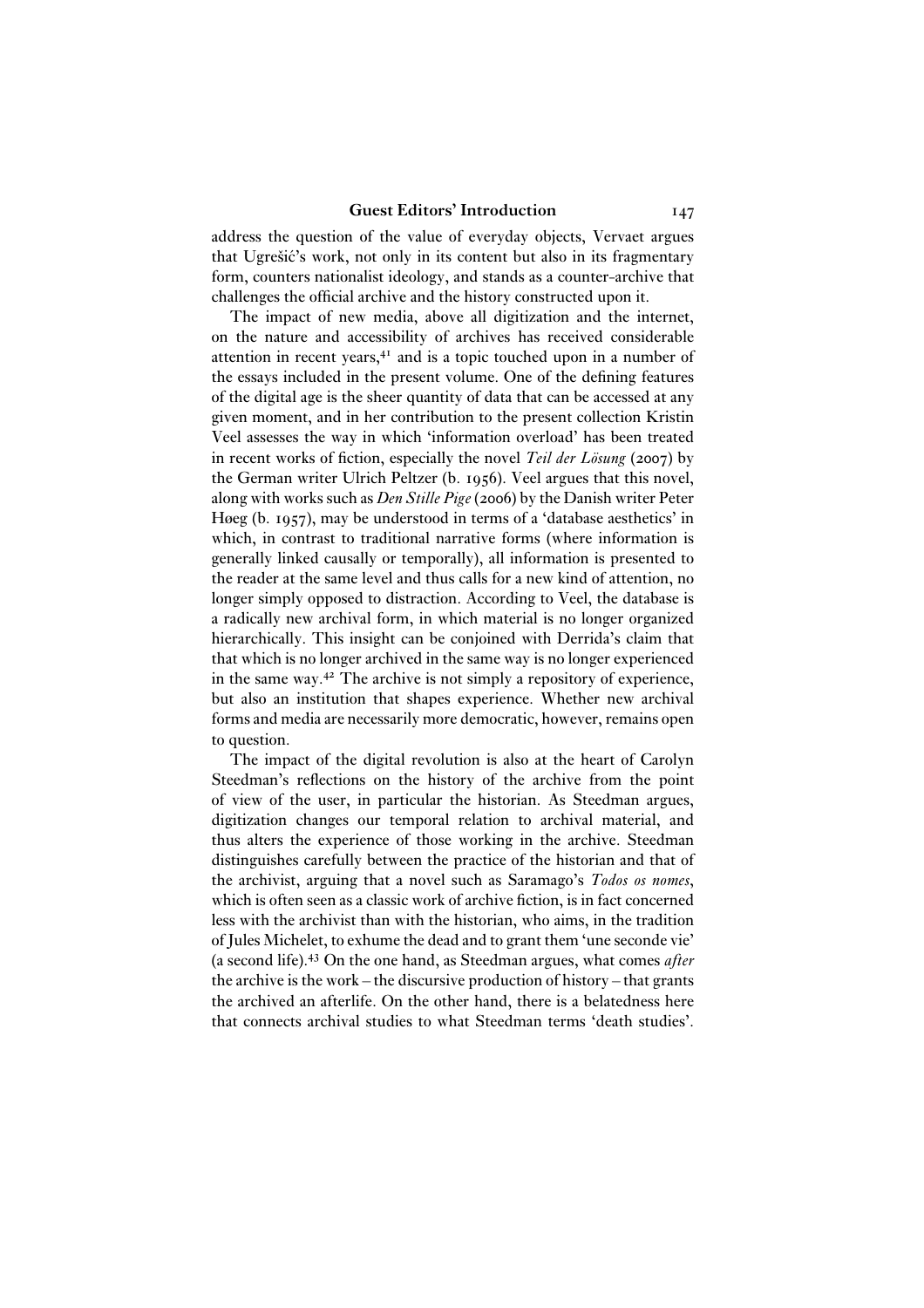Although Derrida insists in *Mal d'archive* upon the connection between archivization and the death drive, Steedman maintains that much work remains to be done by historians both to reflect upon the so-called 'archival turn' as an historical phenomenon and to consider what Derrida terms the 'archiviolithique' ('archiviolithic') drive.<sup>44</sup>

The connection between the archival impulse and death also lies at the heart of the final essay in the collection, Dubravka Ugrešić's meditation on her own relation to the archive in the wake of the dissolution of Yugoslavia in the early 1990s. As in a number of the essays included here, Ugrešić's take on this relation between the archive and death reveals an essential doubleness: on the one hand, archival matter (photographs, for instance) serves a key role in the maintenance (if only in memory) of a lost world and, above all, of lost loved ones. This is the side of archival work on which Michelet places the emphasis in his 1869 preface to his *Histoire de France* (1833–1867), to which Steedman refers us. On the other hand, Ugrešic diagnoses an archive mania that she sees as leading inexorably to ´ the erosion of authentic experience, as our lives become ever more fully archivable. In our archival passion, she argues, we struggle to ward off a death that will cast us all into the 'Great Archive', where we too will await the possibility of an afterlife being granted to us by those who enter the archive in the hope of waking the dead.

#### 3

In Heinrich Böll's short story 'Dr. Murkes gesammeltes Schweigen' (first published in 1955), the title character collects snippets of radio silence as a way of protecting himself from the flood of information, from the facile garrulity of broadcasters.<sup>45</sup> Have we reached a stage where such measures will become necessary to safeguard the archive from its own proliferation? Has the archive become a victim of its own success? Whilst the notion of an archive of (for instance) Beckettian silence may be a pleasing conceit, the empirical archive still has much to offer – provided that it maintains critical vigilance as to its own practices. At the heart of this vigilance must be the relationship between the archive and history, whether literary or any other kind. How are archives used to determine history, as well as to store it? How are they used to (re)interpret the past? Nietzsche's distinction between three types of history – monumental, antiquarian and critical – in his 1874 essay on the uses and disadvantages of history for life can arguably be applied to the archive, substituting the term accordingly: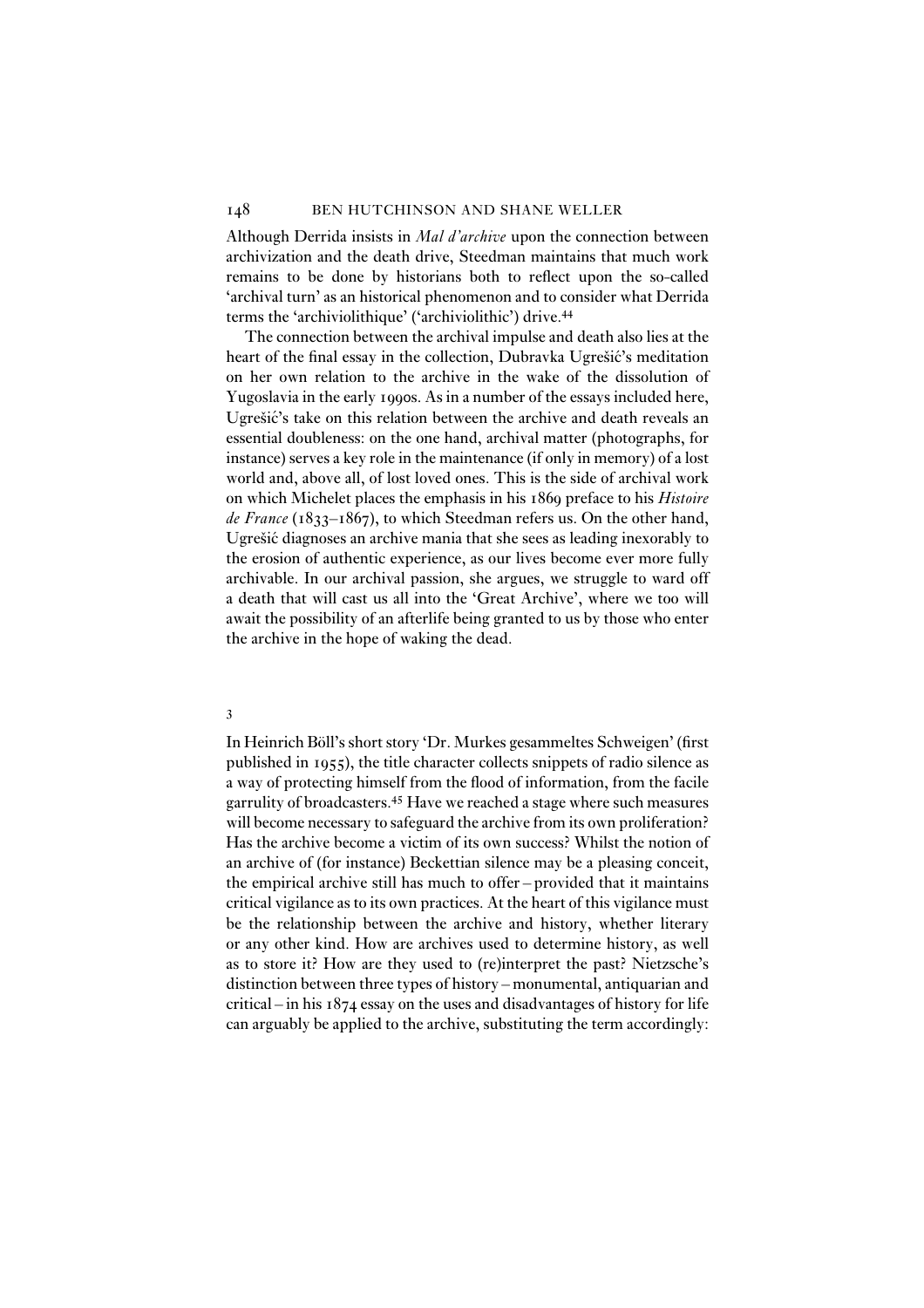Wenn der Mensch, der Grosses schaffen will, überhaupt die Vergangenheit braucht, so bemächtigt er sich ihrer vermittelst de[s] monumentalischen [Archivs]; wer dagegen im Gewohnten und Altverehrten beharren mag, pflegt das Vergangne als antiquarischer [Archivar]; und nur der, dem eine gegenwärtige Noth die Brust beklemmt und der um jeden Preis die Last von sich abwerfen will, hat ein Bedürfniss zu[m] kritischen, das heisst richtenden und verurtheilenden [Archiv].

(If a man who wants to do something great has need of the past at all, he appropriates it by means of monumental [archives]; he, on the other hand, who likes to persist in the familiar and the revered of old, tends the past as an antiquarian [archivist]; and only he who is oppressed by a present need, and who wants to throw off this burden at any cost, has need of [the] critical [archive], that is to say a[n] [archive] that judges and condemns.)<sup>46</sup>

As we have seen, Napoleon could be cited as an example of the monumental archivist, with his dream of assembling all the archives of Europe into one big status symbol beside the Seine. The professional archivist, meanwhile, is arguably by definition antiquarian, inasmuch as s/he is trained to conserve. Yet it is demonstrably the third, critical sense of the archive that has gained ever greater ground in recent years.

Foucault's vision of modernity as a 'general archive' has its dialectical counterpart in Derrida's *mal d'archive*: if everything is included in the archive, then, in a sense, nothing is, since the archive is defined as much by what it does not include as by what it does. In *Quel che resta di Auschwitz* (1998), Giorgio Agamben seeks to limit the Foucauldian archive by setting it against testimony:

In opposizione all'*archivio*, che designa il sistema delle relazioni fra il non-detto e il detto, chiamiamo *testimonianza* il sistema delle relazioni fra il dentro e il fuori della *langue*, fra il dicibile e il non dicibile in ogni lingua – cioè fra una potenza di dire e la sua esistenza, fra una possibilità e una impossibilità di dire. [. . . ] la costituzione dell'archivio presupponeva la messa fuori gioco del soggetto, ridotto a una semplice funzione o a una posizione vuota, e il suo scomparire nel brusio anonimo degli enunciati, nella testimonianza il posto vuoto del soggetto diventa la questione decisiva.

(In opposition to the *archive*, which designates the system of relations between the unsaid and the said, we give the name *testimony* to the system of relations between the inside and the outside of *langue*, between the sayable and the unsayable in every language – that is, between a potentiality of speech and its existence, between a possibility and an impossibility of speech. [. . . ] The archive's constitution presupposed the bracketing of the subject, who was reduced to a simple function or an empty position; it was founded on the subject's disappearance into the anonymous murmur of statements. In testimony, by contrast, the empty place of the subject becomes the decisive question.)<sup>47</sup>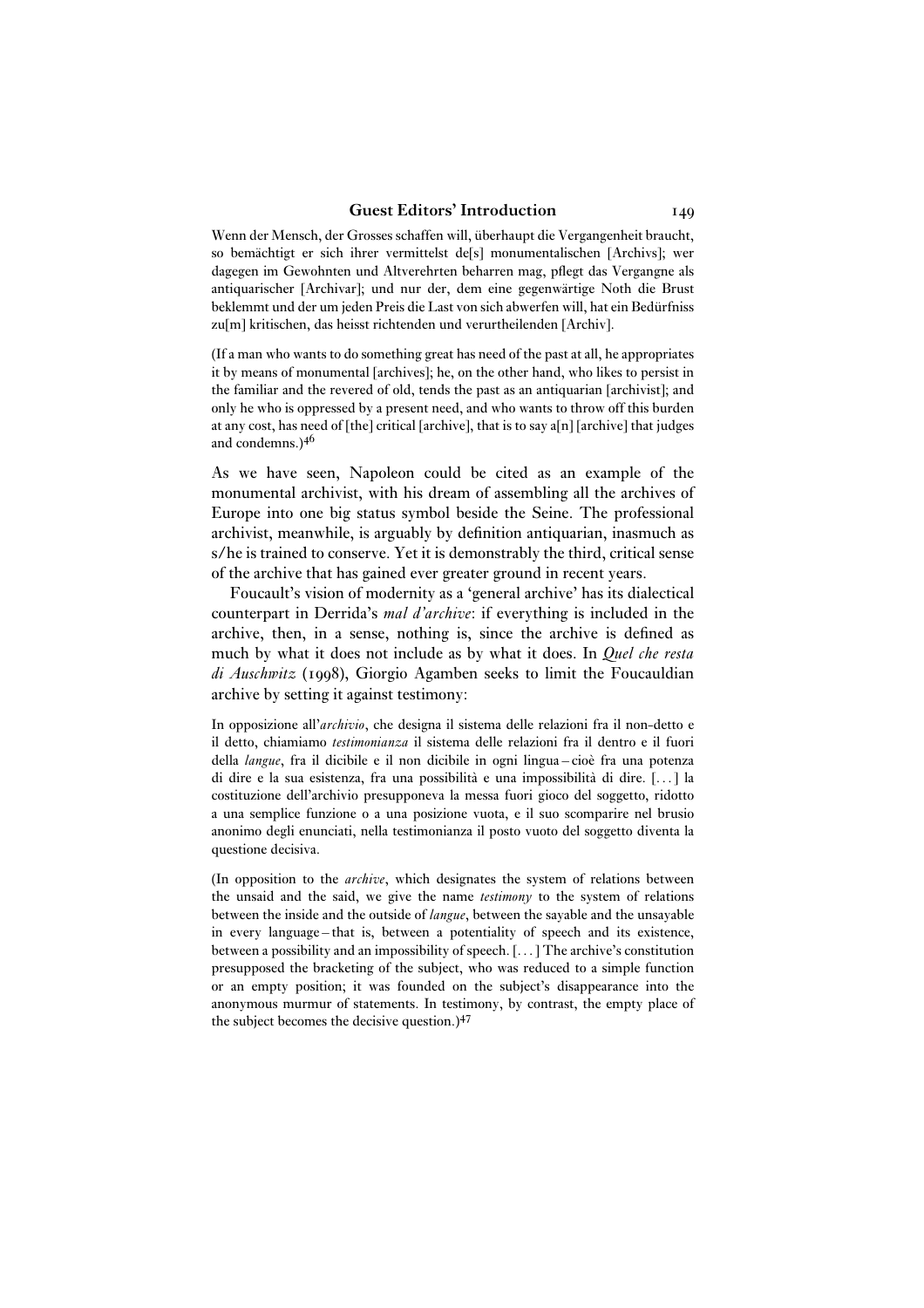To be sure, the notion of the archive as a kind of Borgesian infinity can only make us dizzy. Finite human beings can only bear finite archives – and this means that we need to know what to exclude as much as what to include. If this is the role of the archivist, it must also be the role of the archival critic. Of course, the question then becomes: how are we to decide what to include and what to exclude? To what principles or values might we appeal? These, too, are decisive questions, with no easy answers. They are part of the burden of finitude, to which each and every archive testifies.

The burden of finitude is to be seen, of course, in the present volume, which can serve only as a partial archive of the British Comparative Literature Association 'Archive' conference in July 2010. As noted above, a collection of twelve essays can scarcely pretend to cover the everexpanding field of archive studies. What such a collection can hope to achieve, however, is to offer critical reflections on the 'archival turn' and to consider possible futures for it. One of the most striking features of the essays collected here is their attention to the temporality of the archive as that space in which the past is gathered in such a way that it remains open, in principle, to the future: not simply because an archive can grow through the accumulation of new material, but also, and perhaps above all, because an engagement with archival material shapes our understanding of the possible. At the simplest level, in the case of a literary archive this means that archival research can generate new ways of reading a given author or movement: the work of T. S. Eliot, for instance, will surely be understood differently when the archive of his correspondence with Emily Hale, held at Princeton University Library and already the subject of an archive fiction – Martha Cooley's *The Archivist* (1998) – is finally made available to scholars in 2020. At another level, an archive is in principle designed as much for those who will enter it in search of documents as it is to house those documents. An archive is not simply a random accumulation of material; its holdings are organized (if not always successfully) according to a particular principle – principles of organization have their history, too – generally with the figure of the potential user in mind. And beyond that, in accordance with the essential doubleness of the archive and the archival impulse, those who enter the archive do so in search of traces of what *has been* in order to enable the archived to intervene in the shaping of what *will have been*. While Walter Benjamin's Angel of History is blown backwards into the future, the Angel of the Archive is blown forwards into the past. If there is a time of the archive as heterotopia, then it is arguably the future perfect.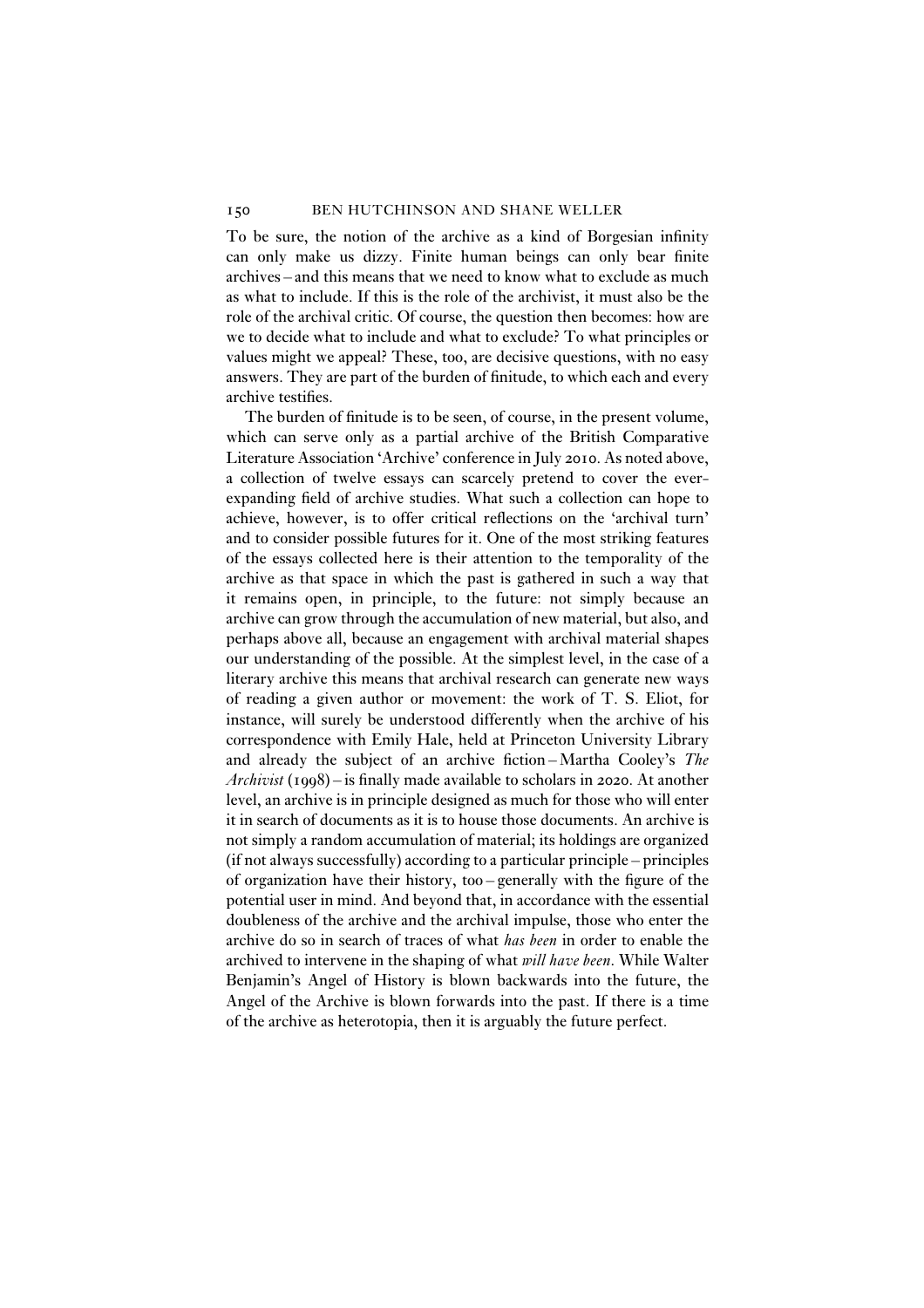#### **NOTES**

- 1 Ann Laura Stoler, *Along the Archival Grain: Epistemic Anxieties and Colonial Common Sense* (Princeton: Princeton University Press, 2009), p. 44.
- 2 Jacques Derrida, *Mal d'archive. Une impression freudienne* (Paris: Galilée, 1995); translated by Eric Prenowitz as *Archive Fever: A Freudian Impression* (Chicago and London: University of Chicago Press, 1996).
- 3 Michel de Certeau, *The Writing of History*, translated by Tom Conley (New York: Columbia University Press, 1988), p. 75.
- 4 Michel Foucault, 'Des espaces autres', in *Dits et écrits 1954–1988*, edited by Daniel Defert and François Ewald, 4 vols (Paris: Gallimard, 1994), vol. 4, pp. 752–762, this quotation p. 759; translated by Robert Hurley as 'Different Spaces', in *Aesthetics, Method, and Epistemology: Essential Works of Foucault 1954–1984*, vol. 2, edited by James D. Faubion (London: Allen Lane, 1998), pp. 175–185, this quotation p. 182.
- 5 *Ibid*., p. 752; p. 175.
- 6 *Ibid*., p. 755; p. 178.
- 7 Michel Foucault, *L'Archéologie du savoir* (Paris: Gallimard 'Tel', 2008 [1969]), pp. 177–178; translated by A. M. Sheridan Smith as *The Archaeology of Knowledge* (London: Tavistock, 1972), p. 129 (Foucault's emphasis).
- 8 Krzysztof Pomian, 'Les Archives, du Trésor des chartes au CARAN', in *Les Lieux de mémoire*, edited by Pierre Nora, 3 vols (Paris: Gallimard, 1984–1986), vol. 3, pp. 162–233, this quotation p. 179 (our translation).
- 9 *Ibid*., p. 225.
- 10 *Ibid*., pp. 177–178.
- 11 'La grande hantise qui a obsédé le XIX<sup>e</sup> siècle a été, on le sait, l'histoire [...]. Le musée et la bibliothèque sont des hétérotopies qui sont propres à la culture occidentale du XIX<sup>e</sup> siècle' ('As we know, the great obsession of the nineteenth century was history [...]. The museum and the library are heterotopias that are characteristic of Western culture in the nineteenth century') (Foucault, 'Des espaces autres', pp. 752, 759; pp. 175, 182). See also Yosef Hayim Yerushalmi, 'Series Z: An Archival Fantasy', *Journal of European Psychoanalysis* 3:4 (Spring 1996–Winter 1997), n.p., http://www.psychomedia.it/jep/pages/number3–4.htm: 'this cult of the archive can be traced back to the nineteenth century'.
- 12 Sonia Combe, *Archives interdites. L'histoire confisquée* (Paris: La Découverte, 2001), p. 52 (our translation).
- 13 Cited in Yerushalmi, 'Series Z', n.p.
- 14 Wilhelm Dilthey, 'Archive für Literatur', *Deutsche Rundschau* 58 (1889), 360–375, this quotation p. 360 (our translation).
- 15 *Ibid*., p. 362.
- 16 *Ibid*.
- 17 *Ibid*., p. 363.
- 18 *Ibid*., p. 364.
- 19 *Ibid*., p. 375.
- 20 Yerushalmi, 'Series Z', n.p.
- 21 Dilthey, 'Archive für Literatur', p. 366.
- 22 *Ibid*.
- 23 'Memory: The Question of Archives', Freud Museum, London, 3–5 June 1994.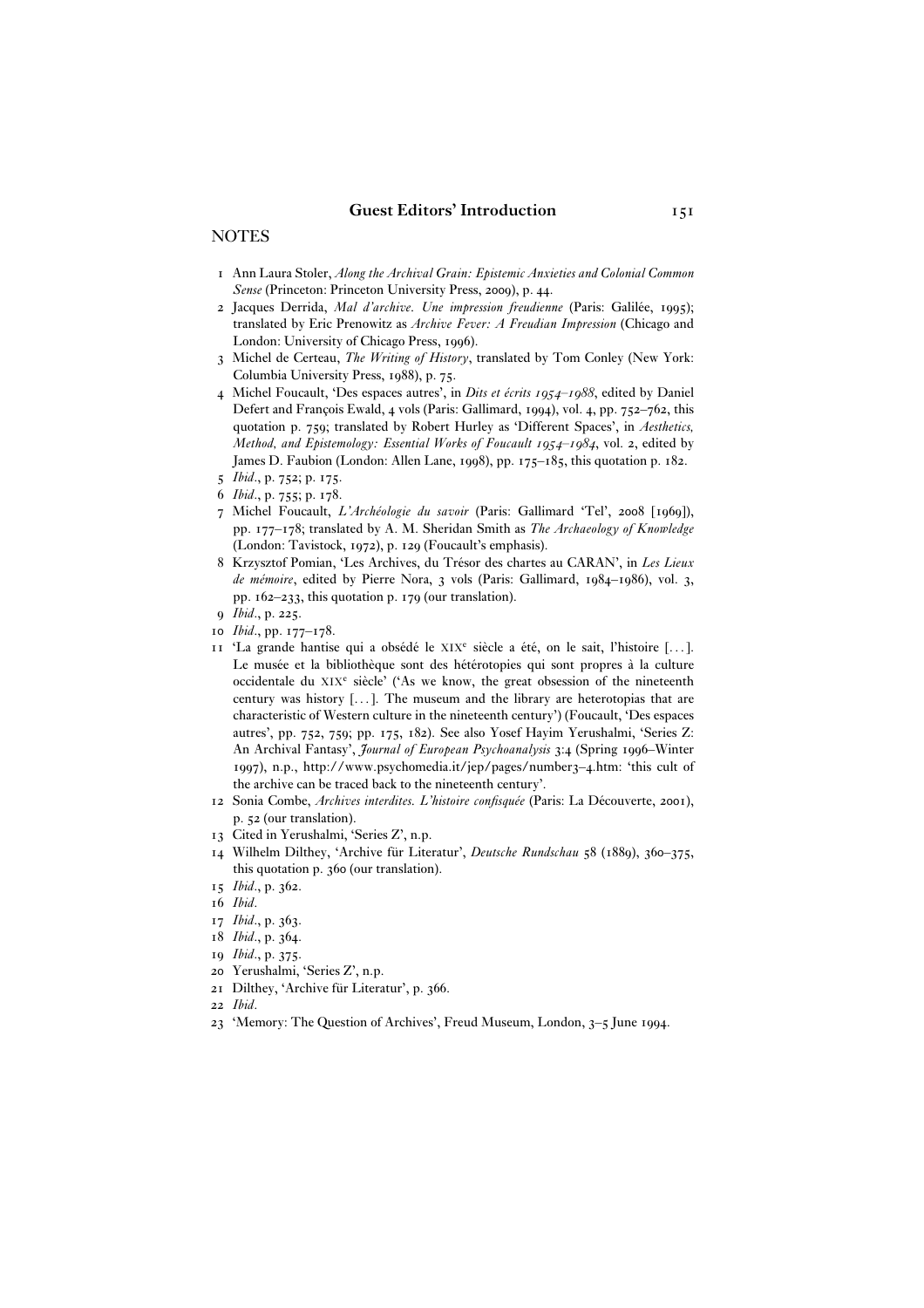- 24 Yerushalmi, 'Series Z', n.p.
- 25 Paul Celan, 'Todesfuge', in *Gesammelte Werke in fünf Bänden*, edited by Beda Allemann and Stefan Reichert (Frankfurt am Main: Suhrkamp, 1983), vol. 1, pp. 39–42, this quotation p. 41; translated by John Felstiner as 'Deathfugue', in *Selected Poems and Prose of Paul Celan* (New York and London: W. W. Norton, 2001), pp. 31–33, this quotation p. 31.
- 26 Yerushalmi, 'Series Z', n.p.
- 27 Erdmut Wizisla, 'Vorwort', in *Walter Benjamins Archive. Bilder, Texte und Zeichen*, edited by the Walter Benjamin Archiv (Frankfurt am Main: Suhrkamp, 2006), pp. 8–13, this quotation p. 8; translated by Esther Leslie as 'Preface', in *Walter Benjamin's Archive: Images, Texts, Signs*, edited by Ursula Marx, Gudrun Schwarz, Michael Schwarz and Erdmut Wizisla (London and New York: Verso, 2007), pp. 1–6, this quotation p. 1.
- 28 See James Knowlson, *Damned to Fame: The Life of Samuel Beckett* (London: Bloomsbury, 1996).
- 29 See Matthew Feldman, *Beckett's Books: A Cultural History of Samuel Beckett's 'Interwar Notes'* (London and New York: Continuum, 2006).
- 30 For a selection of extracts from Sebald's own archive, see the catalogue to the 2008 Marbach exhibition, *Wandernde Schatten. W. G. Sebalds Unterwelt*, edited by Ulrich von Bülow, Heike Gfrereis and Ellen Strittmatter (Marbach am Neckar: Deutsche Schillergesellschaft, 2008). See also Ulrich von Bülow, 'The Disappearance of the Author in the Work: Some Reflections on W. G. Sebald's *Nachlass* in the Deutsches Literaturarchiv Marbach', translated by Jo Catling and Richard Sheppard, in *Saturn's Moons: W. G. Sebald – A Handbook*, edited by Jo Catling and Richard Hibbitt (Oxford: Legenda, 2011), pp. 247–263.
- 31 In one of his last speeches (held in November 2001 at the Literaturhaus in Stuttgart), Sebald defined literature as 'ein Versuch der Restitution' ('an attempt at restitution'). See W. G. Sebald, *Campo Santo*, edited by Sven Meyer (Munich: Carl Hanser, 2003), pp. 240–248; translated by Anthea Bell as *Campo Santo*, edited by Sven Meyer (London: Penguin, 2006), pp. 206–215. For critical views, see *A Literature of Restitution: Critical Essays on W. G. Sebald*, edited by Jeannette Baxter, Valerie Henitiuk and Ben Hutchinson (Manchester: Manchester University Press, forthcoming in 2012).
- 32 Cited in Stephen Enniss, 'Paper Money: Libraries, Archives, and the Modern Writer', *Times Literary Supplement* 5639 (29 April 2011), pp. 14–15, this quotation p. 14.
- 33 *Ibid*., p. 15
- 34 For more on the Siegfried Unseld archive, see Ben Hutchinson, 'Unseld's Archive', *Times Literary Supplement* 5586 (23 April 2010), pp. 14–15.
- 35 'Gallimard 1911–2011. Un siècle d'édition', Bibliothèque nationale de France, Paris, 22 March–3 July 2011.
- 36 Jean Paulhan, 'Prospectus autographe, années 1930s', Archives Éditions Gallimard, Paris; partially quoted in Stephen Romer, 'Le Rouge et le Noir', *Guardian*, 'Review' section, 26 March 2011, p. 18 (our translation).
- 37 Foucault, *L'Archéologie du savoir*, pp. 178–179; p. 130 (Foucault's emphasis).
- 38 Derrida, *Mal d'archive*, p. 27; p. 12.